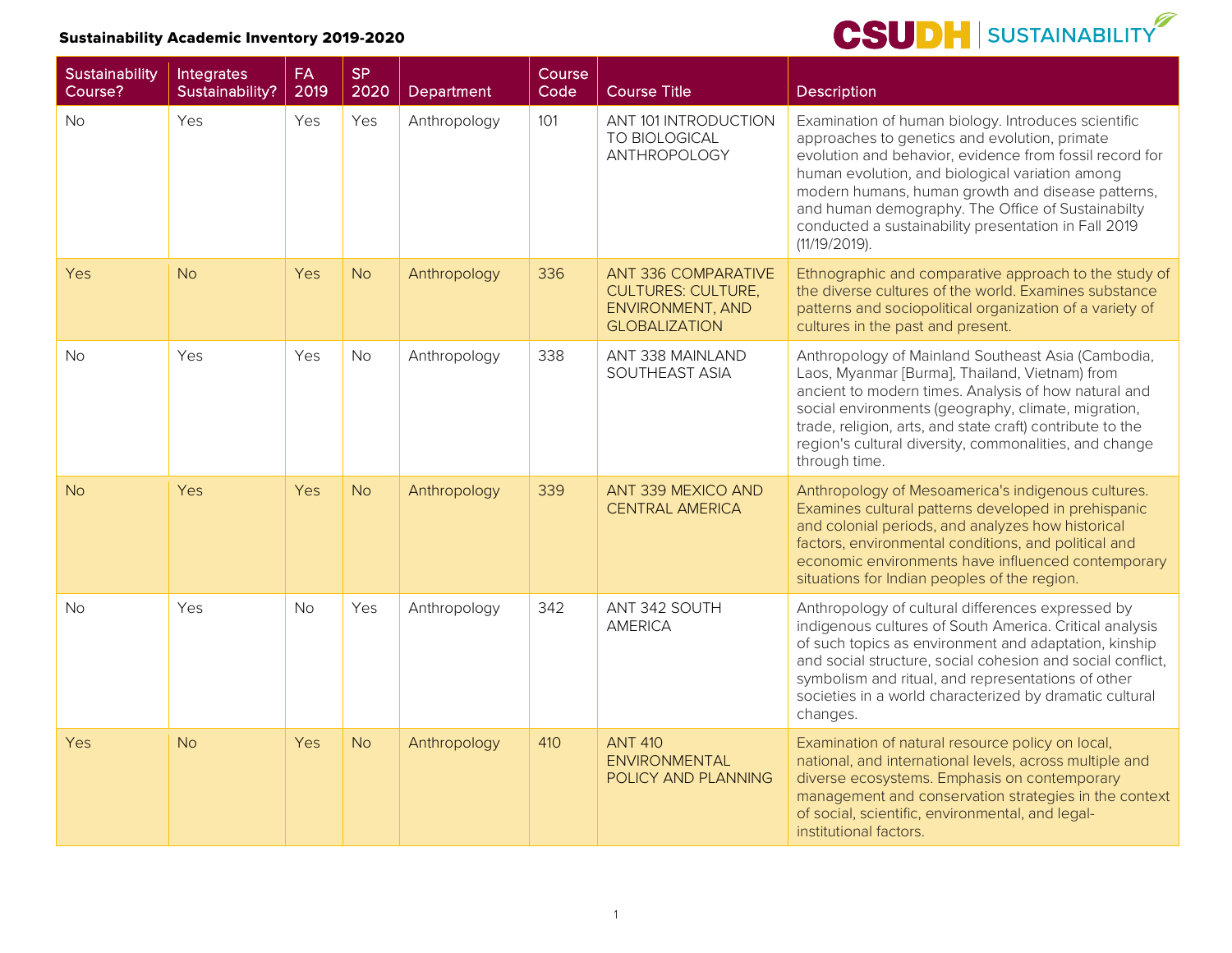| Sustainability<br>Course? | Integrates<br>Sustainability? | <b>FA</b><br>2019 | <b>SP</b><br>2020 | Department     | Course<br>Code | <b>Course Title</b>                                           | Description                                                                                                                                                                                                                                                                                                                                                            |
|---------------------------|-------------------------------|-------------------|-------------------|----------------|----------------|---------------------------------------------------------------|------------------------------------------------------------------------------------------------------------------------------------------------------------------------------------------------------------------------------------------------------------------------------------------------------------------------------------------------------------------------|
| Yes                       | <b>No</b>                     | <b>No</b>         | Yes               | Anthropology   | 455            | ANT 455 PEOPLE,<br>CULTURE,<br><b>ENVIRONMENT</b>             | Course examines the political and economic aspects of<br>relationships between society and nature, especially<br>with reference to current environmental and human<br>rights issues.                                                                                                                                                                                   |
| Yes                       | <b>No</b>                     | Yes               | <b>No</b>         | Anthropology   | 510            | <b>ANT 510 ENVIRONMENT</b><br>POLICY & PLANNING               | Examination of natural resource policy on local,<br>national, and international level, across multiple and<br>diverse ecosystems. Emphasis on contemporary<br>management and conservation strategies in the context<br>of social, scientific, environmental, and legal-<br>institutional factors.                                                                      |
| Yes                       | <b>No</b>                     | <b>No</b>         | Yes               | Anthropology   | 555            | ANT 555 PEOPLE,<br><b>CULTURE &amp;</b><br><b>ENVIRONMENT</b> | Examines the political and economic aspects of<br>relationships between society and nature, especially<br>with reference to current environmental and human<br>rights issues.                                                                                                                                                                                          |
| Yes                       | <b>No</b>                     | <b>No</b>         | Yes               | Anthropology   | 595            | ANT 595 SPECIAL<br><b>TOPICS IN</b><br><b>ANTHROPOLOGY</b>    | Course exposes students to cross-cultural approaches<br>to environmental problems and develops<br>environmental problem solving skills based on the<br>holistic approach of anthropology. Students will<br>examine the political and economic aspects of<br>relationships between society and nature in reference<br>to current environmental and human rights issues. |
| Yes                       | <b>No</b>                     | Yes               | Yes               | Biology        | 124            | BIO 124 PRINCIPLES OF<br><b>BIOLOGY III</b>                   | Prerequisites: BIO 122 and BIO 123. Co-requisite: BIO<br>125. Introduction to basic concepts of evolution and<br>ecology, including Darwinian evolution, biogeography,<br>biodiversity, genomics, biomes, coevolution, and<br>population, community, ecosystem, landscape,<br>behavioral ecology. Three hours of lecture per week.                                     |
| Yes                       | <b>No</b>                     | Yes               | Yes               | <b>Biology</b> | 125            | <b>BIO 125 PRINCIPLES OF</b><br><b>BIOLOGY LAB III</b>        | Co-requisite: BIO 124. Fossils and stratigraphy,<br>population genetics and ecology, field measurements<br>in ecology and field trips to local ecosystems. Three<br>hours of laboratory per week.                                                                                                                                                                      |
| <b>No</b>                 | Yes                           | Yes               | Yes               | Biology        | 190            | <b>BIO 190 INTRODUCTION</b><br>TO MARINE LIFE                 | General aspects of marine biology including the<br>principles of physical and biological oceanography, the<br>biological processes of marine life and the ecology of<br>marine environments.                                                                                                                                                                           |
| <b>No</b>                 | Yes                           | <b>Yes</b>        | <b>No</b>         | Biology        | 254            | BIO 254 HUMAN<br><b>BIOLOGY</b>                               | Prerequisite: BIO 102 or equivalent. Biological aspects<br>of humans with emphasis on structure and function of<br>organ systems. Additional topics may include human<br>origins, diseases, and health aspects of human                                                                                                                                                |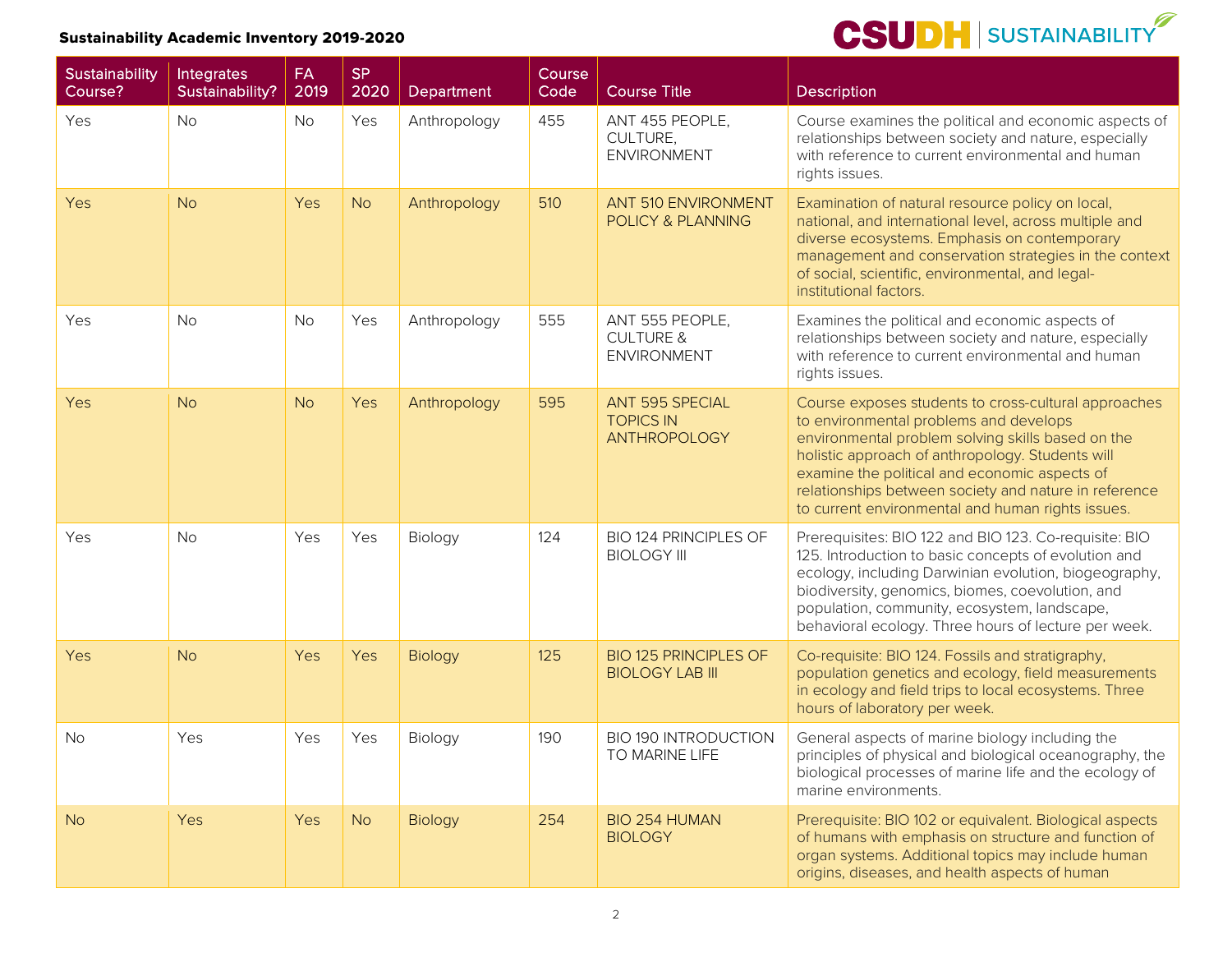| Sustainability<br>Course? | Integrates<br>Sustainability? | <b>FA</b><br>2019 | <b>SP</b><br>2020 | Department | Course<br>Code | <b>Course Title</b>                               | <b>Description</b>                                                                                                                                                                                                                                                                                                                                                          |
|---------------------------|-------------------------------|-------------------|-------------------|------------|----------------|---------------------------------------------------|-----------------------------------------------------------------------------------------------------------------------------------------------------------------------------------------------------------------------------------------------------------------------------------------------------------------------------------------------------------------------------|
|                           |                               |                   |                   |            |                |                                                   | genetics and the environment. Not open for credit<br>towards the Biology major. Three hours of lecture per<br>week.                                                                                                                                                                                                                                                         |
| <b>No</b>                 | Yes                           | Yes               | Yes               | Biology    | 330            | BIO 330 BOTANY                                    | Prerequisites: BIO 124 and BIO 125 are required. Co-<br>requisite: BIO 331 is required. An introduction to plant<br>biology. Topics include anatomy and morphology, the<br>evolution of land plants, and basic ecology. There will<br>be a special focus on plant reproduction. Three hours<br>of lecture per week.                                                         |
| <b>No</b>                 | Yes                           | Yes               | Yes               | Biology    | 331            | <b>BIO 331 BOTANY</b>                             | Prerequisite: BIO 124 and BIO 125 are required. Co-<br>requisite: BIO 330 is required. Laboratory work to<br>examine plant cells and tissues, diversity of land plants,<br>and plant ecology. Emphasis includes phylogenetics,<br>floral evolution, and Southern California ecology. Three<br>hours of laboratory per week.                                                 |
| <b>No</b>                 | Yes                           | No                | Yes               | Biology    | 332            | BIO 332 ECOLOGY                                   | Prerequisites: BIO 124, BIO 125. Co-requisite: BIO 333.<br>Concepts in ecology including energy flow,<br>biogeochemical cycles, community structure,<br>succession, and population growth and interaction.<br>Sampling techniques and use of ecological<br>instrumentation learned in laboratory. Three hours of<br>lecture per week.                                       |
| Yes                       | <b>No</b>                     | <b>No</b>         | Yes               | Biology    | 333            | <b>BIO 333 ECOLOGY</b><br><b>LABORATORY</b>       | Co-requisite: BIO 332. Laboratory work demonstrating<br>principles of ecology, specifically the physical<br>environment, adaptations of individuals, populations,<br>communities of plants and animals, ecosystem,<br>evolutionary ecology, biodiversity and biogeography,<br>and interactions of human beings with the environment.<br>Three hours of laboratory per week. |
| Yes                       | <b>No</b>                     | <b>No</b>         | Yes               | Biology    | 336            | <b>BIO 336</b><br>ENVIRONMENTAL<br><b>BIOLOGY</b> | Prerequisite: BIO 102 or BIO 122. Principles of ecology<br>applied to contemporary environmental problems.<br>Emphasis is placed upon human impact in Southern<br>California. One day (18 hour) field trip is required. Not<br>open for credit toward the Biology major.                                                                                                    |
| <b>No</b>                 | Yes                           | Yes               | <b>No</b>         | Biology    | 360            | <b>BIO 360 MARINE</b><br><b>BIOLOGY</b>           | Introduction to the biology of marine life. Includes a<br>review of common marine organisms and their<br>taxonomic placement. Also includes an ecological<br>perspective on marine planktonic, nektonic, and<br>benthic communities with emphasis on the intertidal<br>habitats of Southern California.                                                                     |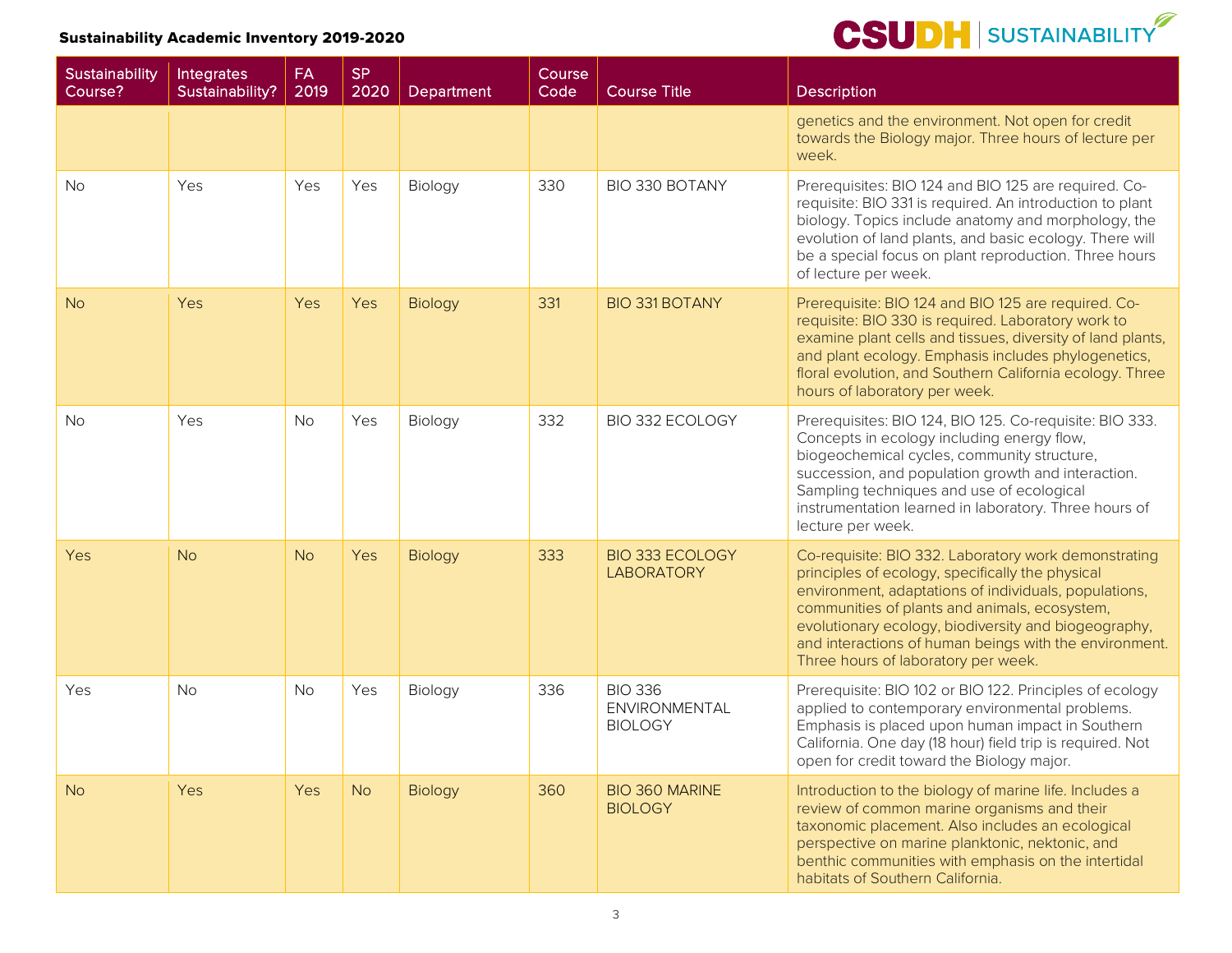

| Sustainability<br>Course? | Integrates<br>Sustainability? | <b>FA</b><br>2019 | <b>SP</b><br>2020 | Department                | Course<br>Code <sup>'</sup> | <b>Course Title</b>                              | <b>Description</b>                                                                                                                                                                                                                                                                                                                                                                                                                   |
|---------------------------|-------------------------------|-------------------|-------------------|---------------------------|-----------------------------|--------------------------------------------------|--------------------------------------------------------------------------------------------------------------------------------------------------------------------------------------------------------------------------------------------------------------------------------------------------------------------------------------------------------------------------------------------------------------------------------------|
| <b>No</b>                 | Yes                           | Yes               | <b>No</b>         | Biology                   | 361                         | BIO 361 MARINE<br><b>BIOLOGY LABORATORY</b>      | Co-requisite: BIO 360. The laboratory is devoted to<br>learning the plants and animals common to each of a<br>variety of local marine habitats. Several field trips are<br>required. Transportation to field sites is the<br>responsibility of each student. Three hours of<br>laboratory or field work per week.                                                                                                                    |
| Yes                       | <b>No</b>                     | Yes               | <b>No</b>         | Biology                   | 416                         | <b>BIO 416 LANDSCAPE</b><br><b>ECOLOGY</b>       | Interrelationships among ecosystems in space and<br>time. How abiotic, biotic, and historical factors and<br>disturbance combine to shape present-day landscapes.<br>Use of computer technologies, such as remote sensing<br>and geographic information systems, to study<br>landscape characteristics.                                                                                                                              |
| Yes                       | <b>No</b>                     | Yes               | Yes               | Biology                   | 496                         | <b>BIO 496 INTERNSHIP</b>                        | Prerequisites: BIO 124 and BIO 125 are required. BIO<br>332 and BIO 333 are recommended. This course is<br>available as an elective in the BS in Biology: Ecology<br>and Environmental Biology option only. Supervised<br>internship in ecological setting off campus. A maximum<br>of three units may be applied towards the Biology<br>major.                                                                                      |
| Yes                       | <b>No</b>                     | Yes               | Yes               | <b>Biology</b>            | 498                         | <b>BIO 498 DIRECTED</b><br><b>RESEARCH</b>       | Prerequisites: BIO 124 and BIO 125 are required. BIO<br>332 and BIO 333 are recommended. This course is<br>available as an elective in the BS in Biology: Ecology<br>and Environmental Biology option only. The class is<br>intended to allow students to receive ecological<br>research experience off-campus. A maximum of three<br>units may be applied towards the Biology major                                                 |
| Yes                       | <b>No</b>                     | <b>No</b>         | Yes               | Biology                   | 510                         | BIO 510 URBAN<br>ENVIRONMENTAL<br><b>SCIENCE</b> | Overview of environmental science. Problems specific<br>to urban context. Pollution of air, water, etc., land-use<br>change, environmental conflicts. Hands-on analysis of<br>environmental conditions in Los Angeles area.                                                                                                                                                                                                          |
| Yes                       | <b>No</b>                     | Yes               | Yes               | Biology                   | 516                         | <b>BIO 516 LANDSCAPE</b><br><b>ECOLOGY</b>       | Prerequisites: BIO 124 and BIO 125 are required. BIO<br>332 and BIO 333 are recommended. Interrelationships<br>among ecosystems in space and time. How abiotic,<br>biotic, and historical factors and disturbance combine<br>to shape present-day landscapes. Use of computer<br>technologies, such as remote sensing and geographic<br>information systems, to study landscape characteristics.<br>Three hours of lecture per week. |
| No                        | Yes                           | Yes               | Yes               | Nursing-<br>Undergraduate | 346                         | BSN 346 HUMAN<br>PATHOPHYSIOLOGY                 | Recommended Prerequisite: BSN 302. Explores the<br>response of the human body to various disease                                                                                                                                                                                                                                                                                                                                     |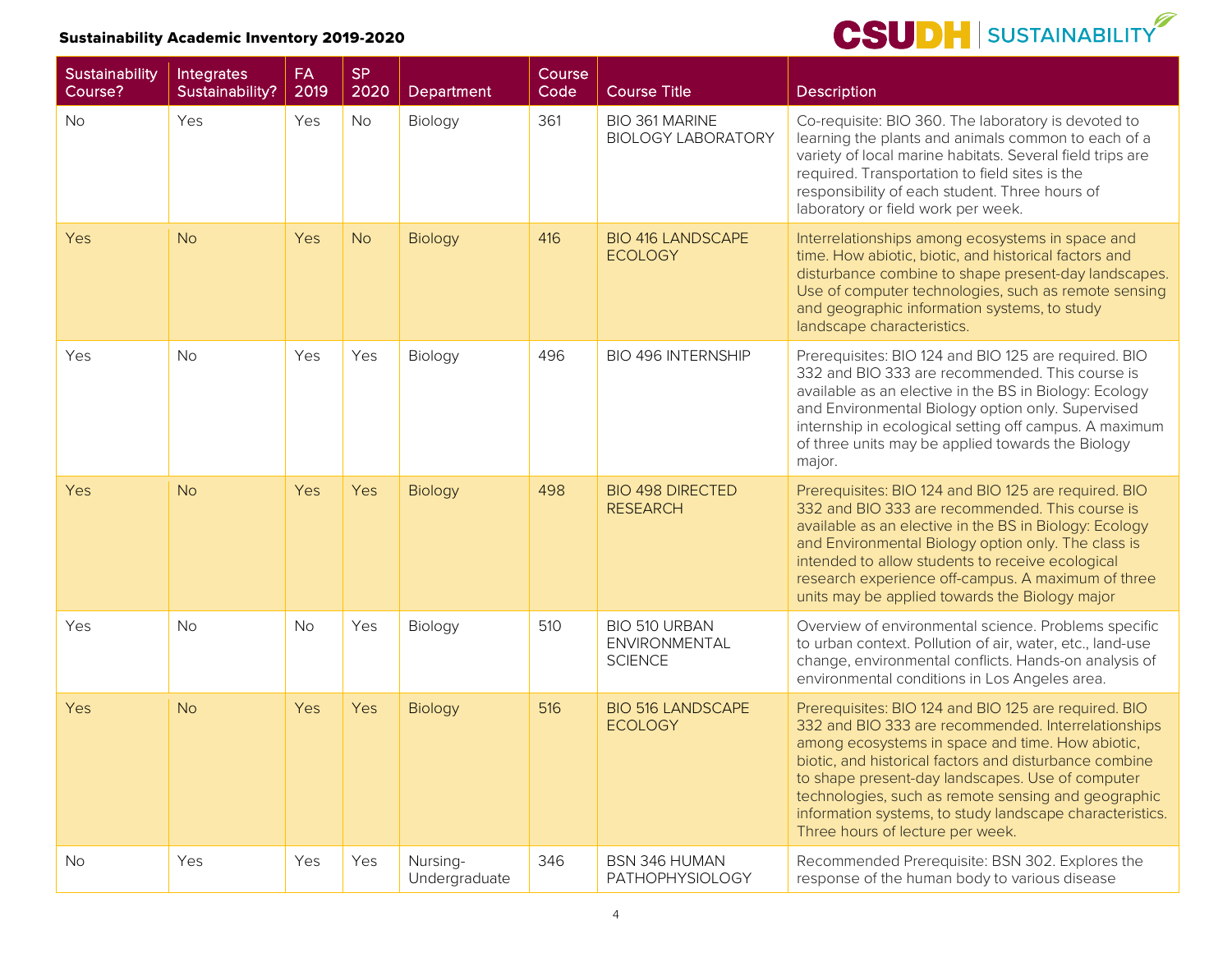| Sustainability<br>Course? | Integrates<br>Sustainability? | FA<br>2019 | <b>SP</b><br>2020 | Department     | <b>Course</b><br>Code | <b>Course Title</b>                                              | Description                                                                                                                                                                                                                                                                                                                                                                                                         |
|---------------------------|-------------------------------|------------|-------------------|----------------|-----------------------|------------------------------------------------------------------|---------------------------------------------------------------------------------------------------------------------------------------------------------------------------------------------------------------------------------------------------------------------------------------------------------------------------------------------------------------------------------------------------------------------|
|                           |                               |            |                   |                |                       |                                                                  | processes. Examines the rationale behind diagnosis<br>and treatment of illness and injury. Contrasts the<br>environmental and genetic components that contribute<br>to health/illness. Emphasizes research advances in<br>genetics and biomedical sciences, especially related to<br>HIV/AIDS and quality of life.                                                                                                  |
| <b>No</b>                 | Yes                           | Yes        | Yes               | Chemistry      | 102                   | CHE 102 CHEMISTRY<br>FOR THE CITIZEN                             | A non-mathematical treatment of the basic principles of<br>chemistry and their application to various facets of life<br>in a highly technological society. Central Plant tour<br>Spring 2020 (2/13/2020); Sustainability presentation<br>Spring 2020 (2/25/2020).                                                                                                                                                   |
| <b>No</b>                 | Yes                           | <b>Yes</b> | Yes               | Chemistry      | 103                   | CHE 103 CHEMISTRY<br>LAB FOR THE CITIZEN                         | Recommended general education course for students<br>interested in the chemistry of everyday life. Includes<br>determining the composition of foods and drugs,<br>measurements, unit conversions, scientific notation,<br>chemical representations, mole concept, structure of<br>atoms and molecules. Three hours of laboratory per<br>week.                                                                       |
| <b>No</b>                 | Yes                           | Yes        | <b>No</b>         | Chemistry      | 458                   | CHE 458 TOXICOLOGY                                               | Prerequisites: CHE 450 is required; CHE 452 is<br>recommended. Discussion of methods of introduction<br>of toxic substances into the body, their metabolic<br>transformations, and their biochemical and<br>physiological effects. Examples drawn from forensic,<br>clinical, occupational, and environmental sources.                                                                                              |
| <b>No</b>                 | Yes                           | Yes        | <b>No</b>         | Chemistry      | 474                   | <b>CHE 474</b><br><b>GEOCHEMISTRY</b>                            | Prerequisites: CHE 112 is required; EAR 356 is<br>recommended. Factors controlling the distribution of<br>the chemical elements in the earth, atmosphere and<br>oceans. Methods in the analysis of minerals. Special<br>consideration of economically important metals.<br>Applications in earth sciences, chemistry, and<br>environmental studies. Two hours of lecture and three<br>hours of laboratory per week. |
| <b>No</b>                 | Yes                           | Yes        | Yes               | Communications | 110                   | <b>COM 110</b><br><b>INTRODUCTION TO</b><br><b>DIGITAL MEDIA</b> | Co-requisite: COM 111 is required. An introduction to the<br>process of digital video production that provides basic<br>skills in all areas of digital video production in<br>preparation for a career in any communications or<br>related field that might require these basic skills. Skill<br>sets include camera, lighting, sound, pre-production<br>and production methodologies, and basic digital            |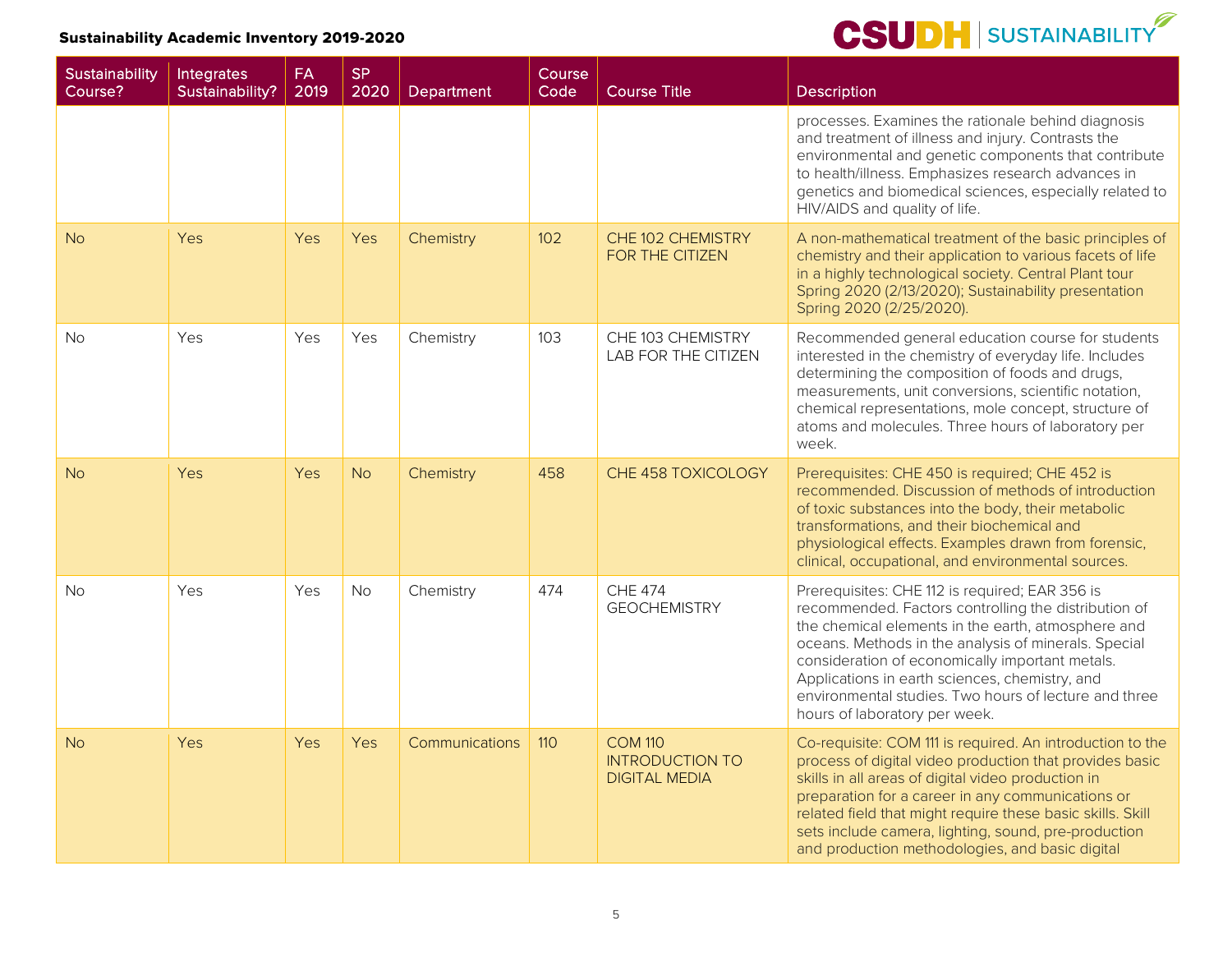| Sustainability<br>Course? | Integrates<br>Sustainability? | <b>FA</b><br>2019 | <b>SP</b><br>2020 | Department            | Course<br>Code | <b>Course Title</b>                                                                | <b>Description</b>                                                                                                                                                                                                                                                                                                                                                                                                  |
|---------------------------|-------------------------------|-------------------|-------------------|-----------------------|----------------|------------------------------------------------------------------------------------|---------------------------------------------------------------------------------------------------------------------------------------------------------------------------------------------------------------------------------------------------------------------------------------------------------------------------------------------------------------------------------------------------------------------|
|                           |                               |                   |                   |                       |                |                                                                                    | processes. Fall 2019 semester long class video project<br>on campus urban farm.                                                                                                                                                                                                                                                                                                                                     |
| No.                       | Yes                           | Yes               | Yes               | Communications        | 111            | COM 111 INTRODUCTION<br>TO DIGITAL MEDIA<br><b>PRODUCTION</b><br><b>LABORATORY</b> | Co-requisite: COM 110 is required. Provides instruction<br>on basic skills in all areas of digital video production.<br>The lab provides hands-on training in the use of<br>camera operations, lighting, sound recording, pre-<br>production, production and post-production<br>methodologies, and basic digital processes. Fall 2019<br>semester long class video project on campus urban<br>farm.                 |
| <b>No</b>                 | Yes                           | Yes               | Yes               | <b>Earth Sciences</b> | 100            | EAR 100 PHYSICAL<br><b>GEOLOGY</b>                                                 | Prerequisite: Concurrent enrollment in EAR 101 is<br>recommended. Volcanoes, earthquakes, oceanic<br>processes and continental drift. Rock and mineral<br>identification is enhanced by concurrent enrollment in<br>EAR 101. Meets certain general studies requirements, is<br>fundamental to the Geology major, and has wide-<br>ranging applications in art, commerce, public policy,<br>and science. Field Trip. |
| <b>No</b>                 | Yes                           | Yes               | Yes               | <b>Earth Sciences</b> | 101            | EAR 101 PHYSICAL<br><b>GEOLOGY</b><br>LABORATORY                                   | Prerequisite: Concurrent enrollment in EAR 100 is<br>recommended. Nature and origin of rocks and minerals<br>through determination of physical properties of<br>specimens. Topographic and geologic map analysis.<br>Geological features from stereoscopic air photos.<br>Recommended elective for students interested in the<br>outdoors, archaeology, mineral deposits, land use, and<br>natural hazards.         |
| <b>No</b>                 | Yes                           | Yes               | <b>No</b>         | <b>Earth Sciences</b> | 200            | EAR 200 EARTH<br><b>HISTORY &amp; EVOLUTION</b>                                    | Prerequisite: EAR 100, EAR 101, and concurrent<br>enrollment in EAR 201. Geological and biological history<br>of the earth. Includes development of the geologic time<br>scale, origin of the Earth and life, the fossil record and<br>evolution, and plate tectonics. Special emphasis on the<br>geology of North America. Philosophical implications<br>make this a valuable general elective for all students.   |
| <b>No</b>                 | Yes                           | Yes               | No                | Earth Sciences        | 201            | EAR 201 EARTH<br><b>HISTORY LAB</b>                                                | Prerequisite: Concurrent enrollment in EAR 200.<br>Practical laboratory experience in fossil identification.<br>Life history, form, function and evolution of animals and<br>plants important in the fossil record. Interpretation of<br>geologic maps and stratigraphic correlation of<br>sedimentary rocks. Three hours of laboratory per week.                                                                   |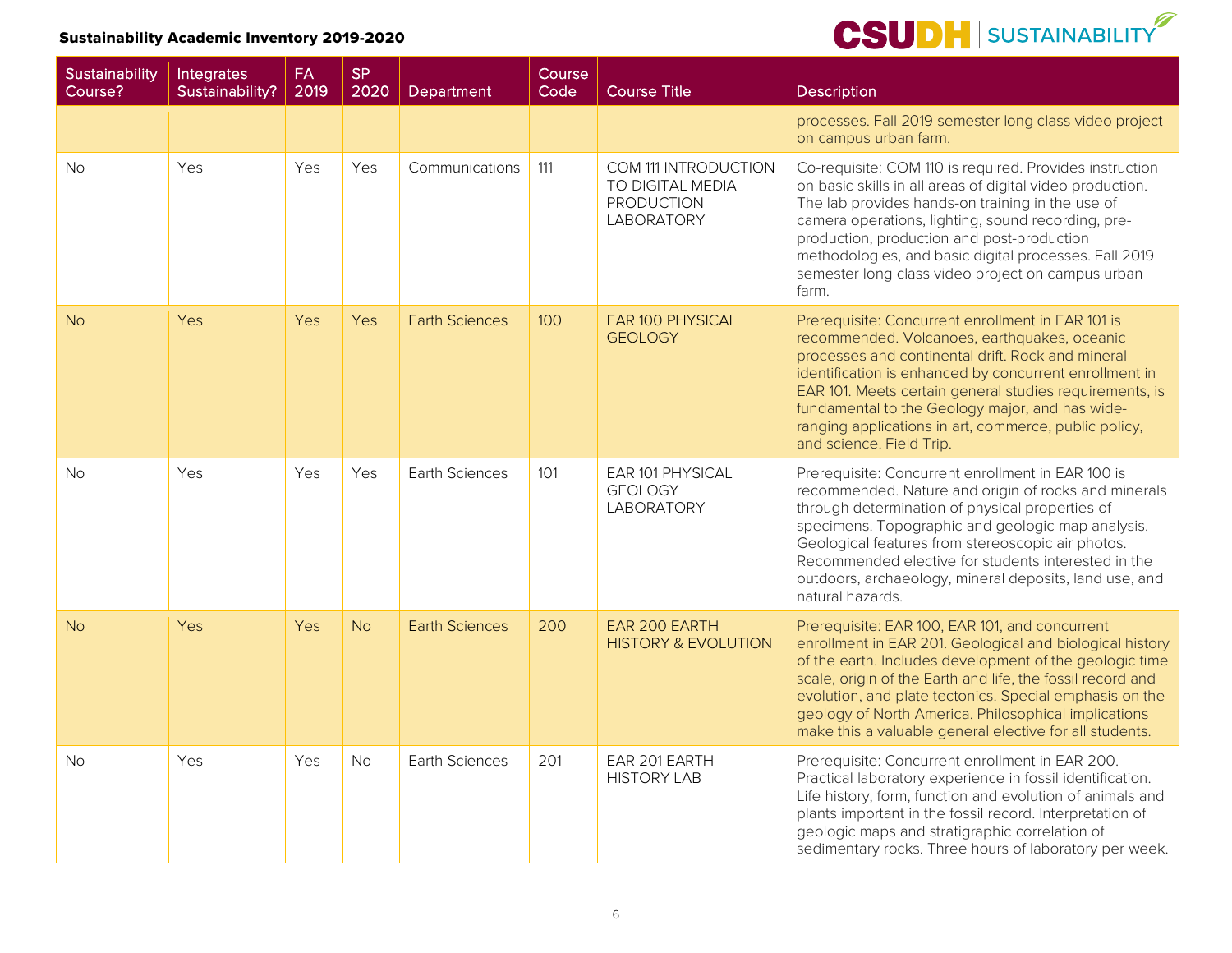| Sustainability<br>Course? | Integrates<br>Sustainability? | <b>FA</b><br>2019 | <b>SP</b><br>2020 | Department            | Course<br>Code | Course Title                                      | Description                                                                                                                                                                                                                                                                                                                                                                                                                                                                                                                    |
|---------------------------|-------------------------------|-------------------|-------------------|-----------------------|----------------|---------------------------------------------------|--------------------------------------------------------------------------------------------------------------------------------------------------------------------------------------------------------------------------------------------------------------------------------------------------------------------------------------------------------------------------------------------------------------------------------------------------------------------------------------------------------------------------------|
| <b>No</b>                 | Yes                           | Yes               | Yes               | <b>Earth Sciences</b> | 312            | <b>EAR 312 NATURAL</b><br><b>DISASTERS</b>        | Prerequisite: Completion of lower division General<br>Education.                                                                                                                                                                                                                                                                                                                                                                                                                                                               |
| <b>No</b>                 | Yes                           | Yes               | <b>No</b>         | <b>Earth Sciences</b> | 370            | EAR 370 THE WORLD<br><b>OCEAN</b>                 | Examines the impact of natural events on human<br>activities and vice versa. Mankind's uneasy relationship<br>with atmosphere, oceans and not-so-solid Earth.<br>Examines the study of earthquakes, volcanoes, floods,<br>landslides, tsunamis, climate change, hurricanes,<br>tornadoes, and wildfires.                                                                                                                                                                                                                       |
| <b>No</b>                 | Yes                           | Yes               | <b>No</b>         | <b>Earth Sciences</b> | 376            | <b>EAR 376 FIELD MAPPING</b>                      | Introduction to geological and environmental field<br>mapping. Techniques include working wih topographic<br>maps and remotely-sensed images, use of Brunton<br>compass traverse methods, and interpretation of<br>sedimentary rocks and geological structures (faults,<br>folds). Applications to geotechnical work, resource<br>management, environmental analysis, anthropology,<br>government agencies, industry, and teaching outdoor<br>activitites. Eight hours of laboratory and one-half hour<br>of lecture per week. |
| Yes                       | <b>No</b>                     | Yes               | <b>No</b>         | <b>Earth Sciences</b> | 410            | <b>EAR 410</b><br>ENVIRONMENTAL<br><b>GEOLOGY</b> | Study of human interaction with the geologic<br>environment. Mitigating exposure to geological hazards<br>(earthquakes, volcanic eruptions, landslides);<br>environmental consequences of geological resource<br>(fossil fuels, minerals, water) extraction and<br>consumption; surface and groundwater contamination;<br>acid rain; climate change; waste burial.                                                                                                                                                             |
| <b>Yes</b>                | <b>No</b>                     | <b>No</b>         | Yes               | <b>Earth Sciences</b> | 460            | <b>EAR 460 GLOBAL</b><br><b>CHANGE</b>            | An interdisciplinary introduction to the science of<br>understanding global change natural as well as<br>anthropogenically induced. Key topics include the<br>physical climate system and its variability, the carbon<br>cycle, land and water issues, and the impact of global<br>change on society.                                                                                                                                                                                                                          |
| <b>No</b>                 | Yes                           | Yes               | <b>No</b>         | Earth Sciences        | 476            | <b>EAR 476</b><br><b>GROUNDWATER</b>              | Prerequisites: EAR 100 and EAR 101. CHE 108 or CHE<br>110 is recommended. Interrelationships of geologic<br>materials and processes with water. Topics include:<br>hydrologic cycle, physical characteristics of aquifers,<br>groundwater flow, wells, geology of flow systems,<br>groundwater chemistry, and criteria for development<br>and management of water resources.                                                                                                                                                   |
| <b>No</b>                 | Yes                           | Yes               | <b>No</b>         | <b>Earth Sciences</b> | 478            | <b>EAR 478 ENGINEERING</b><br><b>GEOLOGY</b>      | Prerequisite: EAR 450. Evaluation and abatement of<br>geologic hazards affecting construction projects and                                                                                                                                                                                                                                                                                                                                                                                                                     |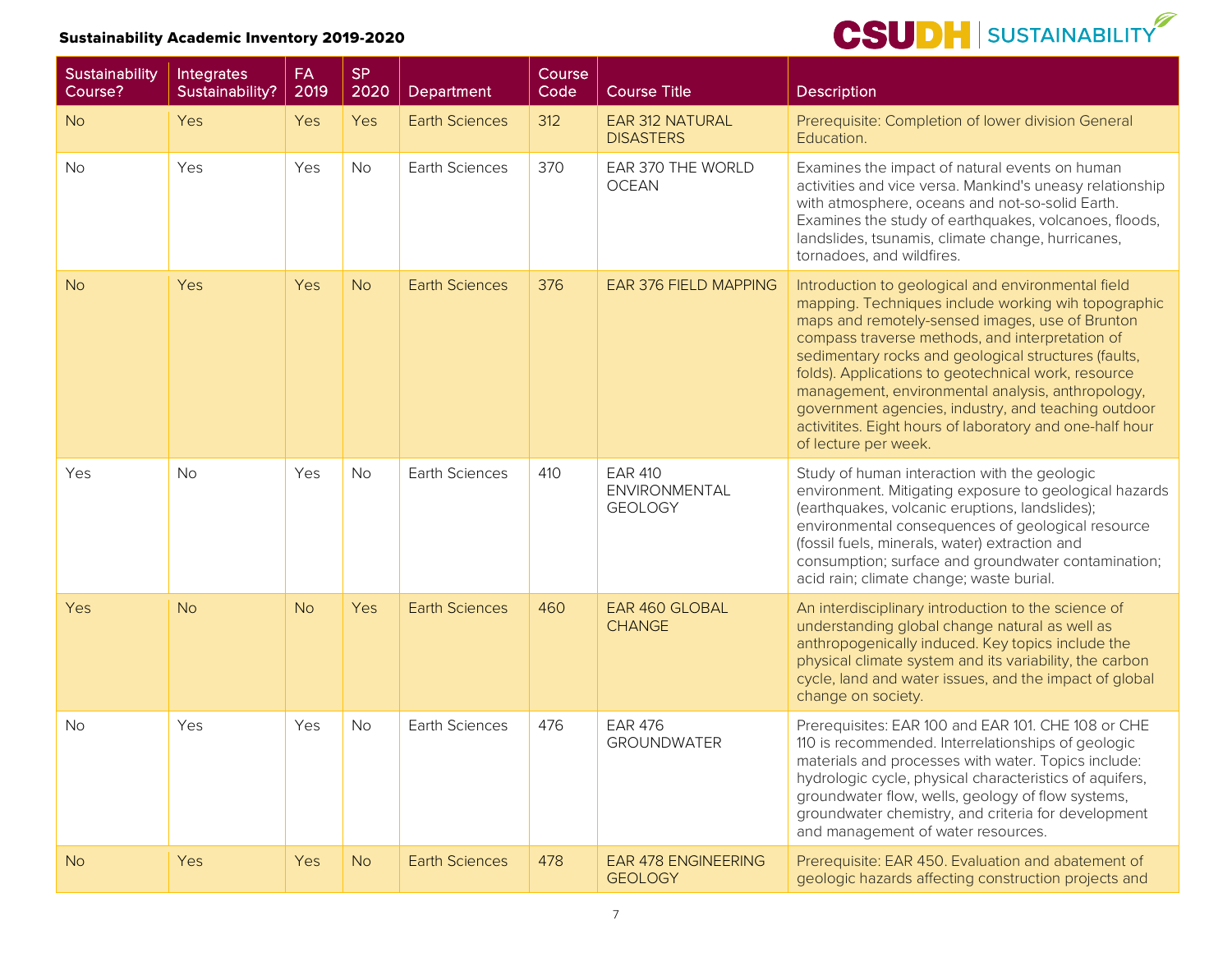| Sustainability<br>Course? | Integrates<br>Sustainability? | <b>FA</b><br>2019 | <b>SP</b><br>2020 | Department            | Course<br>Code | <b>Course Title</b>                                          | <b>Description</b>                                                                                                                                                                                                                                                                                                                                 |
|---------------------------|-------------------------------|-------------------|-------------------|-----------------------|----------------|--------------------------------------------------------------|----------------------------------------------------------------------------------------------------------------------------------------------------------------------------------------------------------------------------------------------------------------------------------------------------------------------------------------------------|
|                           |                               |                   |                   |                       |                |                                                              | land use. Landslides, groundwater pollution,<br>subsidence, flooding, and earthquake effects.<br>Mechanical properties of rocks and soils. Case histories<br>and site investigations. Application to business, law,<br>construction engineering and environmental studies.<br>Two hours of lecture and three hours of laboratory per<br>week.      |
| <b>No</b>                 | Yes                           | <b>No</b>         | Yes               | Earth Sciences        | 490            | EAR 490 SENIOR<br>SEMINAR IN EARTH<br><b>SCIENCES</b>        | Prerequisite: Senior standing in Earth Sciences or<br>consent of instructor. Study and discussion of current<br>research in Earth Sciences. Techniques of oral<br>presentation, library research and preparation of<br>audiovisual materials. One hour of seminar per week.                                                                        |
| <b>No</b>                 | Yes                           | Yes               | Yes               | <b>Earth Sciences</b> | 494            | EAR 494 INDEPENDENT<br><b>STUDY</b>                          | Prerequisite: Consent of instructor. Independent Study<br>of a particular geographic or environmental problem<br>under the supervision of a member of the Geography<br>staff.                                                                                                                                                                      |
| <b>No</b>                 | Yes                           | <b>No</b>         | Yes               | Earth Sciences        | 495            | EAR 495 ADVANCED<br><b>TOPICS IN EARTH</b><br><b>SCIENCE</b> | Selected topics in Earth Science with course content to<br>be determined by instructor. Repeatable course.                                                                                                                                                                                                                                         |
| <b>No</b>                 | Yes                           | Yes               | Yes               | <b>Earth Sciences</b> | 496            | EAR 496 INTERNSHIP IN<br><b>EARTH SCIENCE</b>                | Prerequisite: Consent of instructor. Employment as an<br>assistant or volunteer in an earth sciences-related firm<br>or government agency. Course may run at time<br>convenient to student and employers, including<br>summer. Student should contact Department faculty<br>three months prior to enrollment. CR/NC grading.<br>Repeatable course. |
| <b>No</b>                 | Yes                           | Yes               | Yes               | Earth Sciences        | 498            | EAR 498 DIRECTED<br><b>RESEARCH</b>                          | Prerequisite: Consent of instructor. Directed research of<br>a particular geographic or environmental problem<br>under the direction of a member of the Earth Science<br>staff.                                                                                                                                                                    |
| <b>No</b>                 | Yes                           | <b>Yes</b>        | Yes               | <b>Earth Sciences</b> | 499            | <b>EAR 499 SENIOR THESIS</b>                                 | Prerequisite: Approval of instructor. Geological<br>research and writing of a thesis. Generally includes<br>library, field and laboratory investigations. Topic of<br>research to be approved and directed by an instructor.<br>CR/NC grading.                                                                                                     |
| Yes                       | <b>No</b>                     | Yes               | Yes               | Economics             | 380            | ECO 380 ECONOMICS<br>OF URBAN AREAS                          | Economic factors underlying and following from the<br>urbanization of modern societies. Current problems<br>such as urban decay, air and water pollution,<br>transportation construction, education, racial                                                                                                                                        |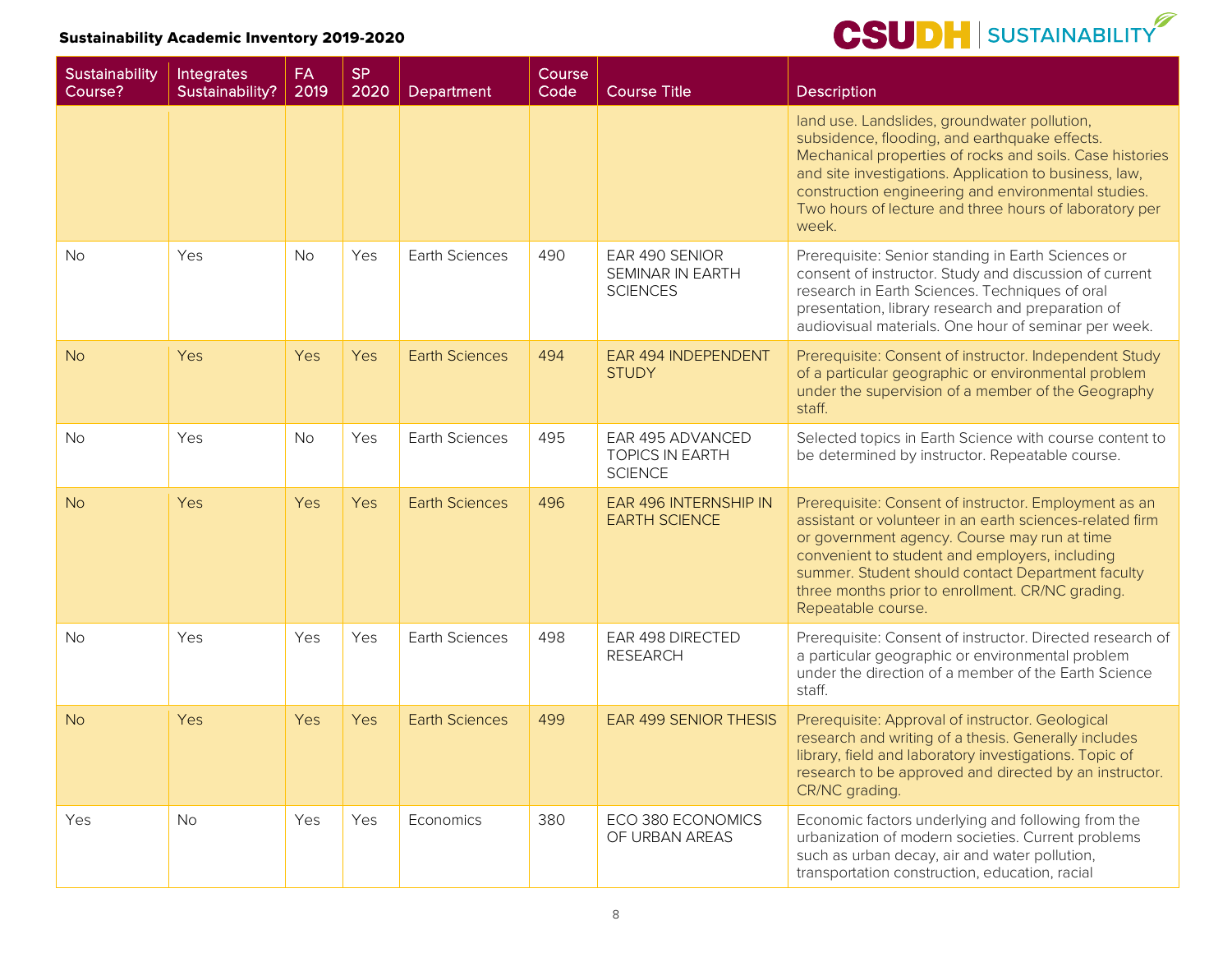| <b>Sustainability</b><br>Course? | Integrates<br>Sustainability? | FA<br>2019 | <b>SP</b><br>2020 | Department                      | Course<br>Code | <b>Course Title</b>                                                    | Description                                                                                                                                                                                                                                                                                                                                |
|----------------------------------|-------------------------------|------------|-------------------|---------------------------------|----------------|------------------------------------------------------------------------|--------------------------------------------------------------------------------------------------------------------------------------------------------------------------------------------------------------------------------------------------------------------------------------------------------------------------------------------|
|                                  |                               |            |                   |                                 |                |                                                                        | concentration, and city-state and city-federal<br>relationships.                                                                                                                                                                                                                                                                           |
| <b>No</b>                        | Yes                           | Yes        | Yes               | Economics                       | 495            | ECO 495 SPECIAL<br><b>TOPICS IN ECON</b>                               | A course focusing on selected topics in economics,<br>such as economics of inflation, health, education,<br>ecology, oil spills, and risk and insurance. Repeatable<br>course                                                                                                                                                              |
| Yes                              | <b>No</b>                     | Yes        | Yes               | Environmental<br>Science        | 590            | ENV 590 GRADUATE<br><b>SEMINAR</b>                                     | Prerequisite: Graduate standing in the M.S. in<br>Environmental Science Program or approval by the<br>Program Coordinator. Presentation and discussion of<br>selected topics in environmental science. One to two<br>hours of seminar per week. Repeatable course. A<br>maximum of four units may be applied to the master<br>program.     |
| <b>Yes</b>                       | <b>No</b>                     | <b>Yes</b> | Yes               | Environmental<br><b>Science</b> | 596            | <b>ENV 596 INTERNSHIP IN</b><br><b>ENVIRONMENTAL</b><br><b>SCIENCE</b> | Supervised internship, in the student's area of interest,<br>with a participating agency or company. The internship<br>will be chosen in consultation with the Program<br>Coordinator. A minimum of nine hours per week of<br>internship activity and a final written report are required.                                                 |
| Yes                              | No                            | Yes        | Yes               | Environmental<br>Science        | 598            | ENV 598 DIRECTED<br><b>RESEARCH</b>                                    | Laboratory and/or field research on a specific subject in<br>environmental science. The research is to be approved<br>and directed by the instructor. Repeatable course. A<br>maximum of three units may be applied to the master's<br>degree.                                                                                             |
| Yes                              | <b>No</b>                     | <b>Yes</b> | Yes               | Environmental<br><b>Science</b> | 599            | <b>ENV 599 THESIS</b>                                                  | Research and writing of a thesis to fulfill the thesis<br>requirement for the master's degree. The topic of the<br>thesis to be approved and supervised by the Graduate<br>Advisor, in consultation with the student's Graduate<br>Thesis Committee. Repeatable course. A maximum of<br>three units may be applied to the master's degree. |
| Yes                              | <b>No</b>                     | Yes        | Yes               | Geography                       | 100            | GEO 100 HUMAN<br><b>GEOGRAPHY</b>                                      | Cultural, physical, and biological earth systems.<br>Emphasizes human geography and adaptation to<br>physical habitats.                                                                                                                                                                                                                    |
| Yes                              | <b>No</b>                     | Yes        | Yes               | Geography                       | 200            | <b>GEO 200 PHYSICAL</b><br><b>GEOGRAPHY</b>                            | Classical natural systems, including earth-sun<br>relationships, atmospheric flows, terrestrial<br>biogeography, landforms, and processes of change;<br>introduction to modern monitoring methods using<br>maps, satellite reconnaissance, and geographic<br>information systems.                                                          |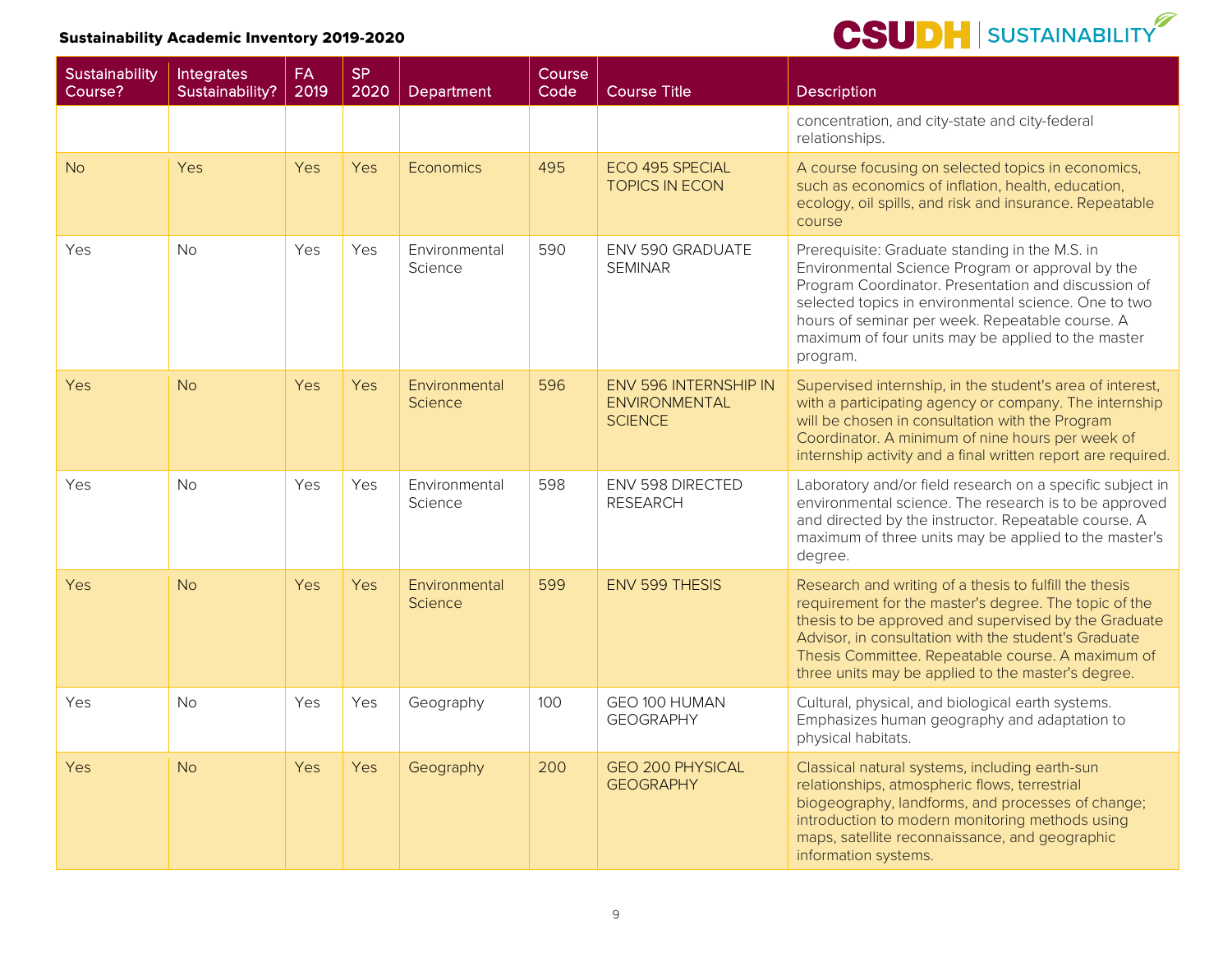| Sustainability<br>Course? | Integrates<br>Sustainability? | <b>FA</b><br>2019 | <b>SP</b><br>2020 | Department | Course<br>Code | <b>Course Title</b>                                              | Description                                                                                                                                                                                                                                                                                                       |
|---------------------------|-------------------------------|-------------------|-------------------|------------|----------------|------------------------------------------------------------------|-------------------------------------------------------------------------------------------------------------------------------------------------------------------------------------------------------------------------------------------------------------------------------------------------------------------|
| <b>No</b>                 | Yes                           | Yes               | No                | Geography  | 310            | <b>GEO 310</b><br><b>GEOMORPHOLOGY</b>                           | Study of landforms created by geologic, volcanic,<br>weathering, fluvial, karst, coastal and other processes<br>acting on the land surface and ocean floor.                                                                                                                                                       |
| Yes                       | <b>No</b>                     | <b>No</b>         | Yes               | Geography  | 315            | <b>GEO 315 THE WEATHER</b>                                       | Study of the world's regions: population distribution,<br>landforms and natural resources, urban and non-urban<br>relationships, connections of trade and transportation,<br>plus selected case studies involving water resources,<br>boundaries and environmental impacts.                                       |
| Yes                       | <b>No</b>                     | Yes               | Yes               | Geography  | 318            | GEO 318 THE HUMAN<br><b>ENVIRONMENT</b>                          | Prerequisites: Completion of Lower Division General<br>Education. Analysis of cultural diversity and the process<br>of cultural interaction, inter-ethnic relations and social<br>integration on the community, national and international<br>levels with emphasis on people's knowledge of the<br>natural world. |
| Yes                       | <b>No</b>                     | Yes               | <b>No</b>         | Geography  | 336            | GEO 336 LAND USE                                                 | Sequential, compatible, and conflicting land uses.<br>Zoning and regulation. Impacts of public and private<br>uses. Social and economic benefits from alternative<br>land use.                                                                                                                                    |
| Yes                       | <b>No</b>                     | Yes               | Yes               | Geography  | 350            | GEO 350 WORLD<br><b>GEOGRAPHY</b>                                | Study of the world's regions: population distribution,<br>landforms and natural resources, urban and non-urban<br>relationships, connections of trade and transportation,<br>plus selected case studies involving water resources,<br>boundaries and environmental impacts.                                       |
| Yes                       | <b>No</b>                     | Yes               | <b>No</b>         | Geography  | 357            | <b>GEO 357 URBAN</b><br><b>ENVIRONMENTAL</b><br><b>GEOGRAPHY</b> | A survey of key enviornmental issues affecting Los<br>Angeles and other cities with special emphasis on<br>environmental policy and local ordinances designed to<br>mitigate urban environmental issues including air<br>pollution, water resources, park and waste<br>management.                                |
| Yes                       | <b>No</b>                     | <b>No</b>         | Yes               | Geography  | 359            | GEO 359 GEOGRAPHY<br>OF CALIFORNIA                               | The physical, cultural and regional geography of<br>California. The land and its modifications. Spatial<br>distribution of resources. Population, migration and<br>urbanization. Problems and prospects.                                                                                                          |
| Yes                       | <b>No</b>                     | <b>No</b>         | <b>Yes</b>        | Geography  | 360            | GEO 360 NORTH<br><b>AMERICA</b>                                  | Physical, regional and cultural geography of the United<br>States, Canada and Mexico. Emphasizes human-<br>environment interaction, contemporary patterns of<br>population distribution, resource exploitation,<br>transportation, and agricultural and industrial<br>production.                                 |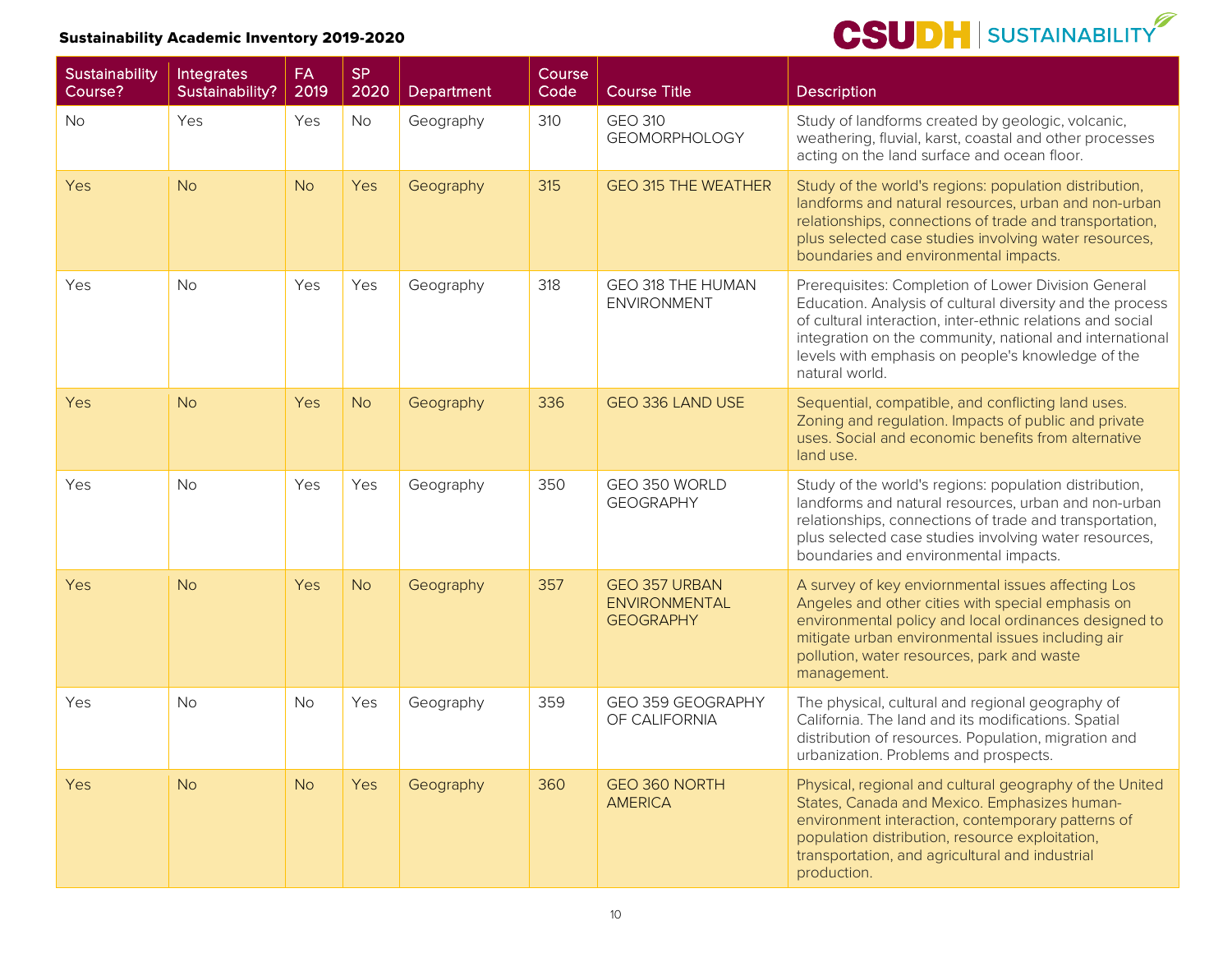| <b>Sustainability</b><br>Course? | Integrates<br>Sustainability? | <b>FA</b><br>2019 | <b>SP</b><br>2020 | Department | Course<br>Code | <b>Course Title</b>                                               | <b>Description</b>                                                                                                                                                                                                                                                                                                                                                          |
|----------------------------------|-------------------------------|-------------------|-------------------|------------|----------------|-------------------------------------------------------------------|-----------------------------------------------------------------------------------------------------------------------------------------------------------------------------------------------------------------------------------------------------------------------------------------------------------------------------------------------------------------------------|
| <b>No</b>                        | Yes                           | No                | Yes               | Geography  | 380            | <b>GEO 380</b><br><b>BIOGEOGRAPHY</b>                             | The distribution of plant and animal species with<br>emphasis on native plant and animal populations in<br>Southern California and recent changes to the region's<br>flora and fauna.                                                                                                                                                                                       |
| <b>No</b>                        | Yes                           | Yes               | Yes               | Geography  | 398            | <b>GEO 398 DIRECTED</b><br><b>RESEARCH</b>                        | Prerequisite: Consent of instructor.Directed research of<br>a particular geographic or environmental problem<br>under the direction of a member of the Geography<br>staff.                                                                                                                                                                                                  |
| <b>No</b>                        | Yes                           | Yes               | <b>No</b>         | Geography  | 408            | GEO 408 REMOTE<br><b>SENSING AND IMAGERY</b><br><b>PROCESSING</b> | Interpretation of physical and cultural features,<br>resources, environmental factors from photographic<br>and specific sensor imagery. One hour of lecture and<br>six hours of activity per week.                                                                                                                                                                          |
| <b>No</b>                        | Yes                           | <b>No</b>         | Yes               | Geography  | 412            | <b>GEO 412 RIVERS AND</b><br><b>STREAMS</b>                       | Detailed study of the hydrolic cycle: precipitation,<br>runoff, evaporation, infiltration, and groundwater.<br>Geographic inventory of global, state and national<br>water resources. Field measurements and case studies.                                                                                                                                                  |
| Yes                              | <b>No</b>                     | <b>No</b>         | Yes               | Geography  | 416            | GEO 416 EARTH'S<br><b>CLIMATES</b>                                | Characteristics and distribution patterns for the climates<br>of Earth, with emphasis on the physical geographic<br>reasons for the world's climates. The relationship of<br>specific climates to biomes, agriculture, diet, housing,<br>dress and lifestyle. Physical and biological proxies for<br>measuring climate. Historical and current trends in<br>global climate. |
| Yes                              | <b>No</b>                     | <b>No</b>         | Yes               | Geography  | 420            | <b>GEO 420 NATURAL</b><br><b>RESOURCES</b>                        | Atmospheric, hydrologic, ecologic and geologic<br>principles; economic and environmental considerations<br>in air, water, soil, food, timber, wildlife, nonmetallic and<br>metallic resources.                                                                                                                                                                              |
| Yes                              | <b>No</b>                     | Yes               | No                | Geography  | 433            | <b>GEO 433</b><br>ENVIRONMENTAL<br><b>ANALYSIS</b>                | Federal and State requirements, required inputs,<br>presentation formats, procedures for review and<br>acceptance of environmental reports. Methods of<br>assessing air quality, noise, water pollution and traffic<br>problems. The Office of Sustainabilty conducted a<br>sustainability presentation in Fall 2019 (9/12/2019).                                           |
| <b>No</b>                        | Yes                           | Yes               | Yes               | Geography  | 494            | <b>GEO 494 INDEPENDENT</b><br><b>STUDY</b>                        | Federal and State requirements, required inputs,<br>presentation formats, procedures for review and<br>acceptance of environmental reports. Methods of<br>assessing air quality, noise, water pollution and traffic<br>problems.                                                                                                                                            |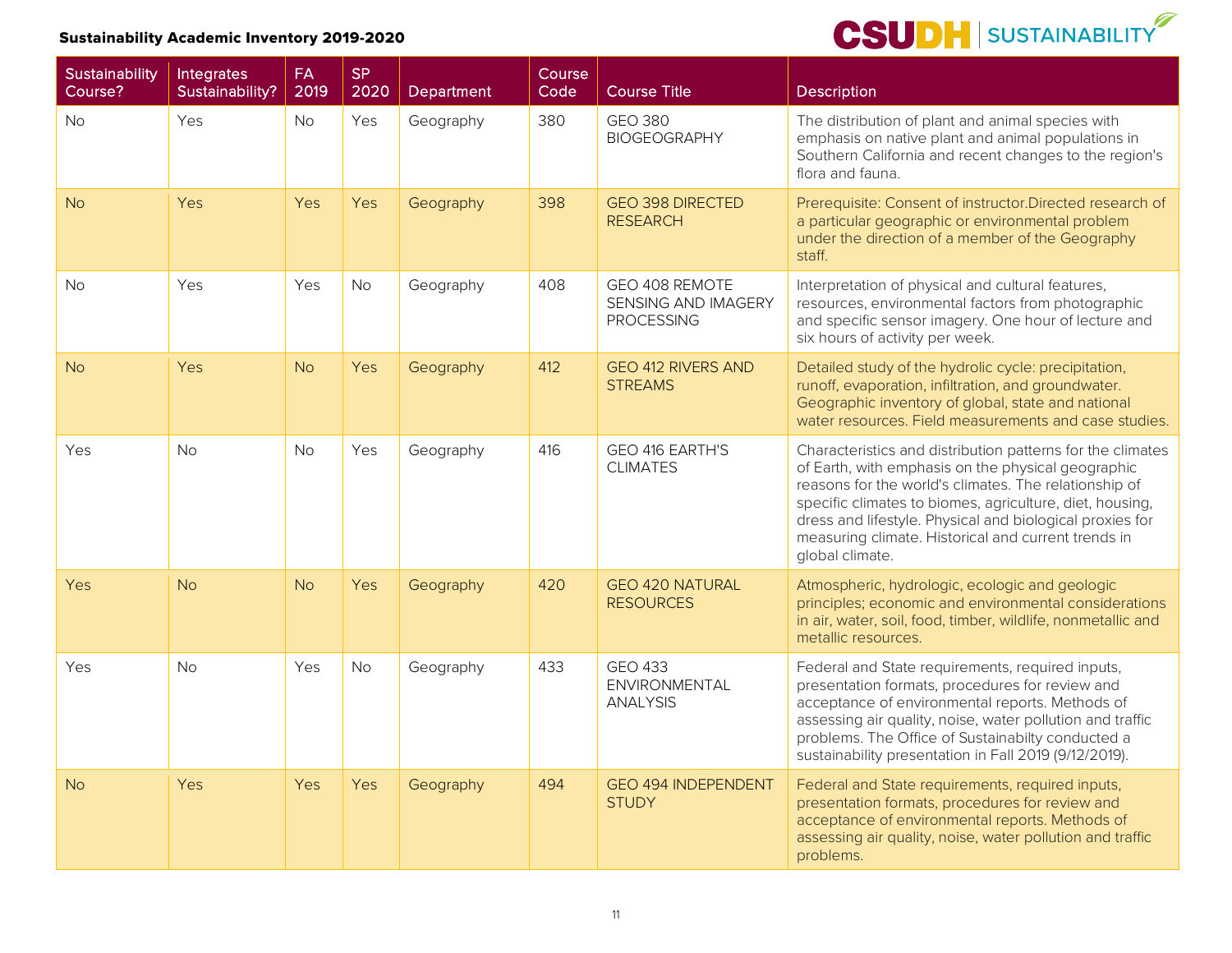| Sustainability<br>Course? | <b>Integrates</b><br>Sustainability? | FA<br>2019 | <b>SP</b><br>2020 | Department                          | Course<br>Code | <b>Course Title</b>                                                                       | <b>Description</b>                                                                                                                                                                                                                                                                                                                                                                                                            |
|---------------------------|--------------------------------------|------------|-------------------|-------------------------------------|----------------|-------------------------------------------------------------------------------------------|-------------------------------------------------------------------------------------------------------------------------------------------------------------------------------------------------------------------------------------------------------------------------------------------------------------------------------------------------------------------------------------------------------------------------------|
| No                        | Yes                                  | Yes        | Yes               | Geography                           | 495            | GEO 495 SPECIAL<br><b>TOPICS IN GEOGRAPHY</b>                                             | Selected topics in Geography with course content to<br>be determined by instructor. Repeatable course.                                                                                                                                                                                                                                                                                                                        |
| <b>No</b>                 | Yes                                  | Yes        | Yes               | Geography                           | 498            | <b>GEO 498 DIRECTED</b><br><b>RESEARCH</b>                                                | Prerequisite: Consent of instructor. Directed research of<br>a particular geographic or environmental problem<br>under the direction of a member of the Geography<br>staff.                                                                                                                                                                                                                                                   |
| <b>No</b>                 | Yes                                  | <b>No</b>  | Yes               | <b>Health Science</b>               | 320            | <b>HEA 320</b><br><b>CONTEMPORARY</b><br><b>HEALTH AND DISEASE</b>                        | Prerequisites: HEA 201 and BIO 102 are required.<br>Through the natural and social sciences, addresses<br>infectious and non-infectious diseases across the<br>lifespan, their causative factors, disease occurrence<br>patterns, risk factors, symptoms, prevention, control,<br>and treatment methods as well as educational<br>implications for achieving optimal community health.                                        |
| <b>No</b>                 | Yes                                  | Yes        | Yes               | <b>Health Science</b>               | 383            | HEA 383 COMMON<br><b>RADIOGRAPHIC</b><br><b>PROCEDURES USING</b><br><b>CONTRAST MEDIA</b> | Discussion on resource usage is in course; There is no<br>paper usage in course and that is discussed in course.                                                                                                                                                                                                                                                                                                              |
| Yes                       | <b>No</b>                            | Yes        | <b>No</b>         | <b>Health Science</b>               | 466            | <b>HEA 466</b><br>ENVIRONMENTAL<br><b>HEALTH PROBLEMS</b>                                 | Prerequisite: HEA 201 is required Impact of human<br>activities on environmental quality and resulting<br>environmental health problems, especially local issues,<br>public and private responses to them. Design, carry<br>out, and analyze a study and prepare a written report of<br>results. Students must demonstrate proficiency in the<br>English language by successfully completing oral and<br>written assignments. |
| <b>No</b>                 | Yes                                  | Yes        | Yes               | <b>Health Science</b>               | 499            | <b>HEA 499 SENIOR</b><br>PROJECT RADIOLOGY                                                | Discussion on resource usage is in course; There is no<br>paper usage in course and that is discussed in course.                                                                                                                                                                                                                                                                                                              |
| <b>No</b>                 | Yes                                  | Yes        | No                | History                             | 373            | HIS 373 THE CITY IN<br><b>HISTORY</b>                                                     | The rise of the city from earliest times to the present<br>tracing the establishment and growth of cities as<br>institutions and the development of the process of<br>urbanization; comparison of selected cities.                                                                                                                                                                                                            |
| Yes                       | <b>No</b>                            | Yes        | Yes               | Interdisciplinary<br><b>Studies</b> | 210            | <b>IDS 210 INTRODUCTION</b><br>TO ENVIRONMENTAL<br><b>STUDIES</b>                         | Provides students with an overview of environmental<br>philosophy, policy, and literature examining a range of<br>interrelated social and scientific aspects of ecological,<br>socioeconomic, political, aesthetic, and technological<br>factors that influence the quality of life on earth.<br>Sustainability presentation Fall 2019 (9/9/2019);<br>Presentation and class project Spring 2020<br>$(2/26/2020)$ .           |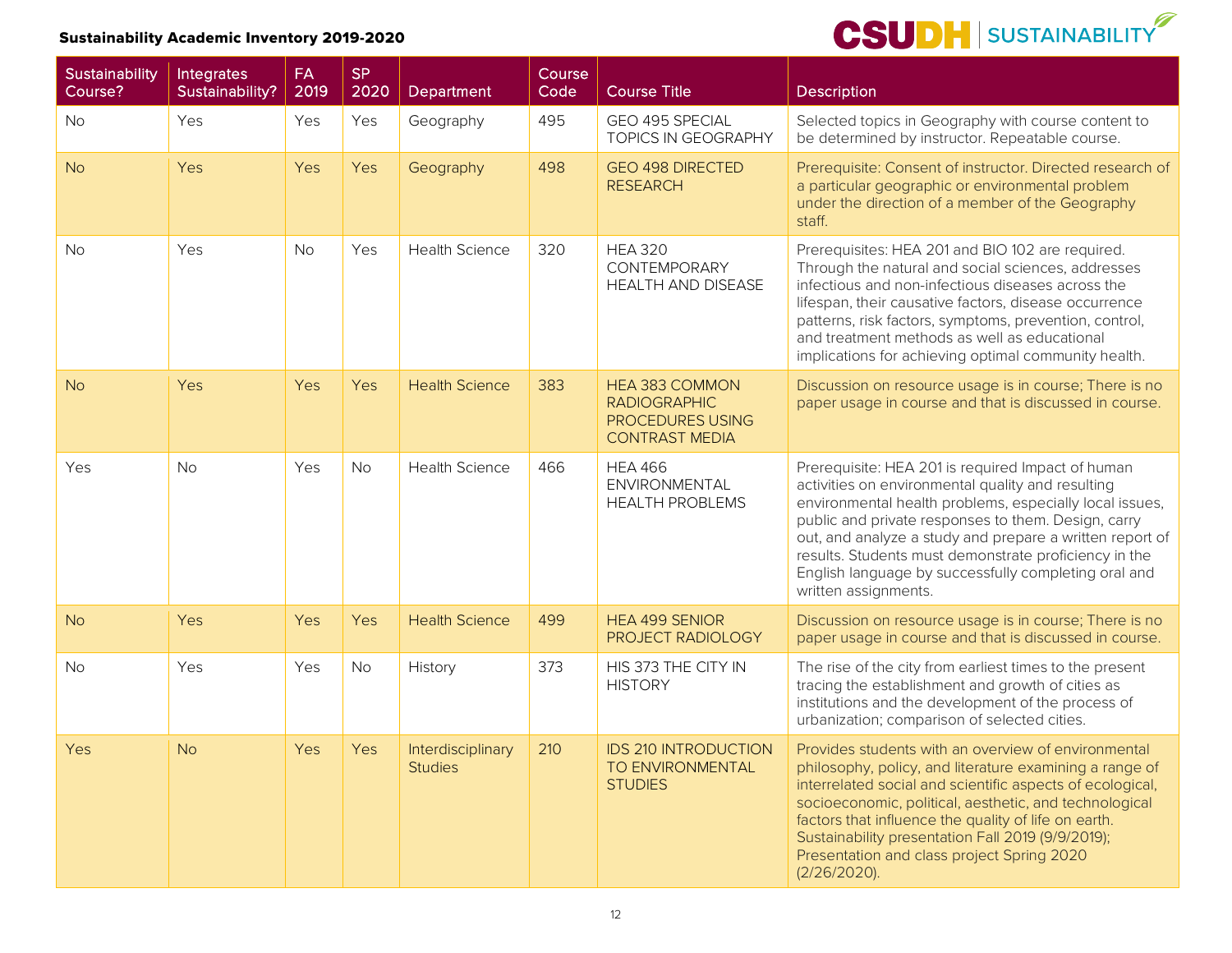

| Sustainability<br>Course? | Integrates<br>Sustainability? | <b>FA</b><br>2019 | <b>SP</b><br>2020 | Department                          | Course<br>Code | Course Title                                                                                                                                   | <b>Description</b>                                                                                                                                                                                                                                                                                                                                              |
|---------------------------|-------------------------------|-------------------|-------------------|-------------------------------------|----------------|------------------------------------------------------------------------------------------------------------------------------------------------|-----------------------------------------------------------------------------------------------------------------------------------------------------------------------------------------------------------------------------------------------------------------------------------------------------------------------------------------------------------------|
| <b>No</b>                 | Yes                           | Yes               | Yes               | Interdisciplinary<br><b>Studies</b> | 295            | IDS 295 SPECIAL<br><b>TOPICS IN</b><br><b>INTERDISCIPLINARY</b><br><b>STUDIES</b>                                                              | A broad study of an issue or a concept in<br>Interdisciplinary Studies that is of special interest to<br>faculty and students. Topics vary (e.g., Special Topics:<br>Labor and the Environment, Environmental Ethics,<br>Global Sustainability; Environmental Literature; Water in<br>the American West). Repeatable course. Three hours of<br>lecture per week |
| <b>No</b>                 | Yes                           | Yes               | <b>No</b>         | Interdisciplinary<br><b>Studies</b> | 300            | <b>IDS 300 INTRODUCTION</b><br>TO INTERDISCIPLINARY<br><b>STUDIES</b>                                                                          | Provides an introduction to the theories and practices<br>of interdisciplinary studies in humanities, social<br>sciences, and natural sciences. Course includes<br>research methods, writing for the various disciplines,<br>and development of analytical and synthesizing skills<br>necessary for success in Interdisciplinary Studies.                       |
| <b>No</b>                 | Yes                           | Yes               | Yes               | Interdisciplinary<br><b>Studies</b> | 304            | IDS 304 GLOBAL<br>POLITICS, ECONOMICS,<br>ENVIRONMENT AND<br><b>SOCIETY</b>                                                                    | Explores issues confronting our global community by<br>employing multi-disciplinary, transnational, and post<br>colonial approaches; examines how global studies is<br>defined and its impact historically and currently;<br>acquaints students with regional concerns as distinct<br>from and contributing to global issues.                                   |
| Yes                       | <b>No</b>                     | <b>Yes</b>        | Yes               | Interdisciplinary<br><b>Studies</b> | 310            | <b>IDS 310 GLOBAL</b><br><b>CLIMATE CHANGE</b>                                                                                                 | Examines the history of climate science and how<br>acceptance and denial of science impacts the<br>geopolitical landscape, including personal, regional,<br>national, and global responsibility to implement a<br>transition to a just and sustainable future on a finite<br>planet.                                                                            |
| <b>No</b>                 | Yes                           | Yes               | Yes               | Interdisciplinary<br><b>Studies</b> | 318            | <b>IDS 318</b><br><b>INTERDISCIPLINARY</b><br>APPROACHES TO<br><b>CULTURAL PLURALISM:</b><br><b>IMMIGRATION IN THE</b><br><b>UNITED STATES</b> | Each topic for this course examines an important social<br>issue in the Social Sciences, using a methodology<br>incorporating multidisciplinary approaches, cultural<br>diversity, and social interaction. Repeatable for credit<br>with different topics.                                                                                                      |
| <b>No</b>                 | Yes                           | Yes               | Yes               | Interdisciplinary<br><b>Studies</b> | 321            | <b>IDS 321 GLOBAL LOS</b><br><b>ANGELES</b>                                                                                                    | How does a locality - Los Angeles - become identifiable<br>as a global city? One aspect of LA's global status is its<br>diverse population, but other influences include<br>international trade, economic interests, popular culture,<br>environmental entanglements, among many<br>interrelated globalizing factors.                                           |
| No                        | Yes                           | Yes               | Yes               | Interdisciplinary<br><b>Studies</b> | 332            | IDS 332 GLOBAL<br>CONFLICT AND<br>COOPERATION                                                                                                  | Using social science methods and providing an<br>historical context, course explores ways in which<br>globalization may generate social, political, economic,                                                                                                                                                                                                   |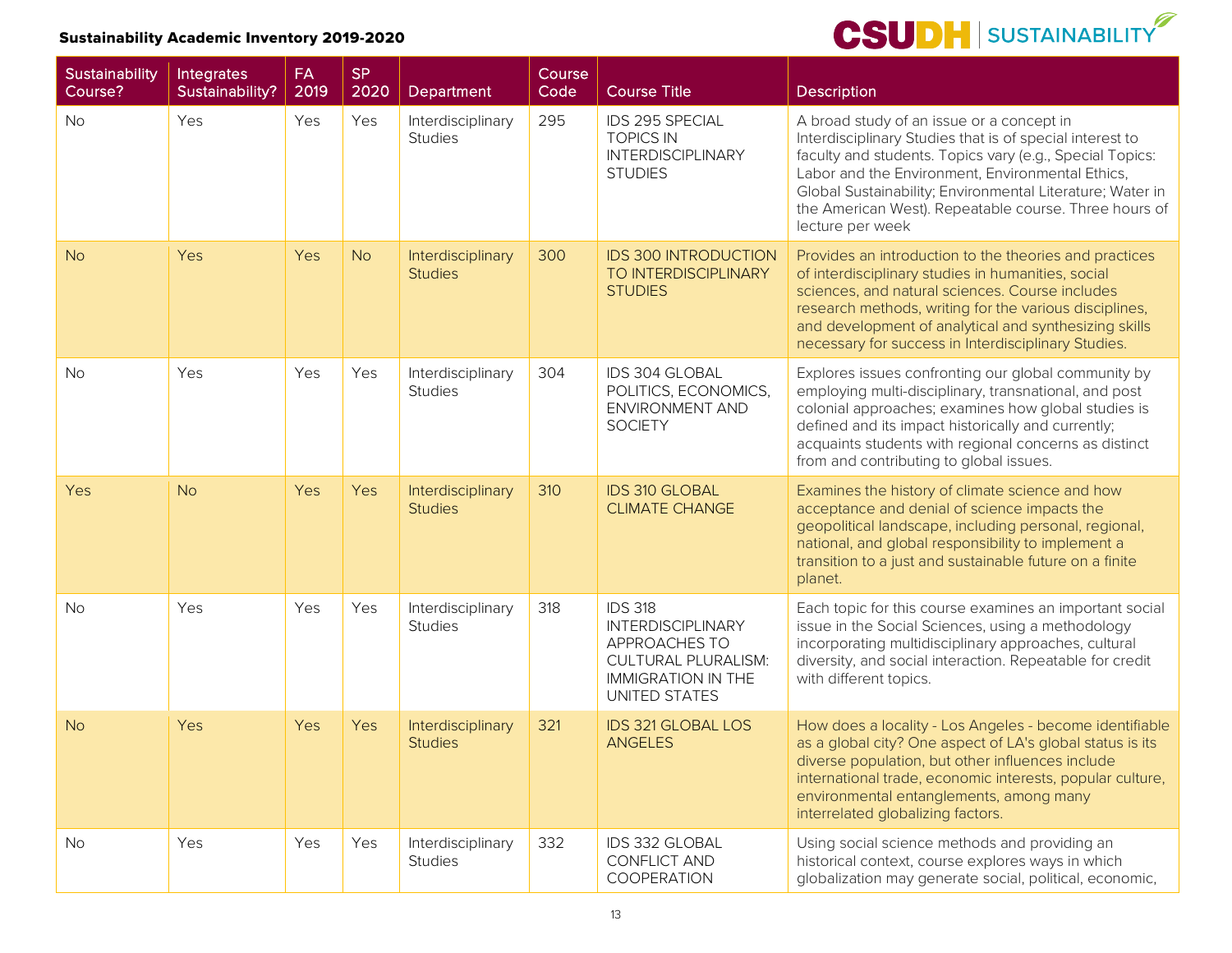| Sustainability<br>Course? | Integrates<br>Sustainability? | <b>FA</b><br>2019 | <b>SP</b><br>2020 | Department                          | Course<br>Code | <b>Course Title</b>                                                                                      | <b>Description</b>                                                                                                                                                                                                                                                                                                                                                         |
|---------------------------|-------------------------------|-------------------|-------------------|-------------------------------------|----------------|----------------------------------------------------------------------------------------------------------|----------------------------------------------------------------------------------------------------------------------------------------------------------------------------------------------------------------------------------------------------------------------------------------------------------------------------------------------------------------------------|
|                           |                               |                   |                   |                                     |                |                                                                                                          | or environmental pressures and conflicts as well as<br>elicit and even enable cooperation among individuals,<br>localities, regions, and nations.                                                                                                                                                                                                                          |
| <b>Yes</b>                | No                            | <b>Yes</b>        | Yes               | Interdisciplinary<br><b>Studies</b> | 350            | <b>IDS 350</b><br><b>INTERDISCIPLINARY</b><br><b>TOPICS IN</b><br><b>ENVIRONMENTAL</b><br><b>STUDIES</b> | Provides an in-depth examination of major concepts in<br>environmental science, including ecology, evolution,<br>diseases, loss of biodiversity, global warming, and the<br>public policies needed to address complex<br>contemporary problems. Courses involve methods of<br>scientific inquiry. Repeatable with different topics.                                        |
| <b>No</b>                 | Yes                           | Yes               | Yes               | Kinesiology                         | 235            | KIN 235 LIFETIME<br><b>FITNESS</b>                                                                       | Examination of components of fitness; training<br>principles, energy sources; nutrition and weight control<br>research; stress reduction techniques; and fitness<br>programs. Fitness assessment and development of<br>personalized fitness program. Meets General Education<br>requirement for Whole Person. Class farm tour SPRING<br>2020 (1/30/2020).                  |
| <b>Yes</b>                | No                            | Yes               | <b>No</b>         | Labor Studies                       | 200            | <b>LBR 200 LABOR AND</b><br>THE ENVIRONMENT                                                              | The course will pursue an understanding of the<br>consequences of climate policies for different<br>categories of workers, identified by economic sector,<br>geographic location, gender, migration and<br>immigration, and national status.                                                                                                                               |
| <b>No</b>                 | Yes                           | <b>Yes</b>        | Yes               | Management                          | 200            | MGT 200 GLOBAL<br>ORGANIZATIONAL<br>ETHICS AND SOCIAL<br><b>RESPONSIBILITY</b>                           | Covers key issues involving ethics and social<br>responsibility in global organizations. The course will<br>focus on the interdependencies between people and<br>their organizations. Will study historical ethical<br>perspectives of major Eastern, Middle Eastern, and<br>Western philosophies.                                                                         |
| <b>No</b>                 | Yes                           | <b>No</b>         | Yes               | Management                          | 495            | <b>MGT 495: Special Topics</b><br>in Management (Global<br>Sustainable<br>Management)                    | The class has students work on service learning<br>projects related to helping organizations address<br>sustainability; Building socially responsive businesses<br>in Eastern Europe following the UN's Sustainable<br><b>Development Goals</b>                                                                                                                            |
| <b>No</b>                 | Yes                           | Yes               | <b>No</b>         | Masters in<br>Social Work           | 524            | MSW 524 CRITICAL<br>RACE STUDIES IN<br>SOCIAL WORK<br><b>PRACTICE</b>                                    | The syllabus includes a weekly topic on "Race and<br>Place" and readings on racial segregation and health<br>disparities. As part of that class lecture I integrate<br>content and class discussion on environmental racism<br>and social movements by indigenous people and<br>communities of color that advocate for environmental<br>justice and sustainable solutions. |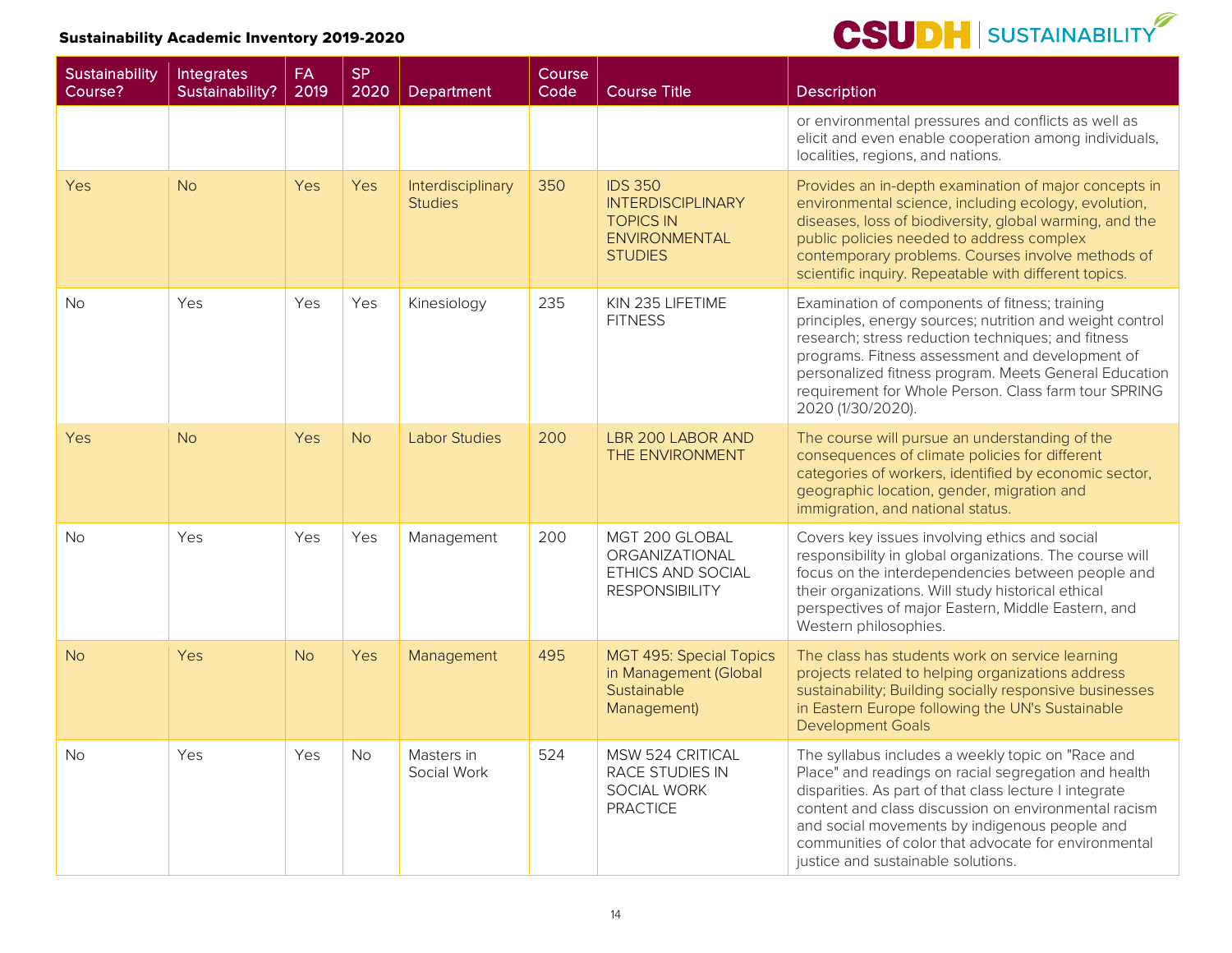| Sustainability<br>Course? | Integrates<br>Sustainability? | <b>FA</b><br>2019 | <b>SP</b><br>2020 | Department                                  | Course<br>Code | <b>Course Title</b>                                                        | <b>Description</b>                                                                                                                                                                                                                                                                                                                                                                                                                             |
|---------------------------|-------------------------------|-------------------|-------------------|---------------------------------------------|----------------|----------------------------------------------------------------------------|------------------------------------------------------------------------------------------------------------------------------------------------------------------------------------------------------------------------------------------------------------------------------------------------------------------------------------------------------------------------------------------------------------------------------------------------|
| <b>No</b>                 | Yes                           | <b>No</b>         | Yes               | Masters in<br><b>Social Work</b>            | 551            | <b>MSW 551 SOCIAL</b><br>POLICY III: COMMUNITY<br><b>CAPACITY BUILDING</b> | Prerequisites: Advanced year status and declaration of<br>Community Capacity Building as specialization.<br>Corequisite: MSW 570. Community Capacity Building's<br>growing influence on social policies and achievements<br>improving the well-being of individuals and families in<br>poor urban neighborhoods are described and analyzed<br>to prepare professional social workers to advance<br>social, economic and environmental justice. |
| No.                       | Yes                           | Yes               | Yes               | Negotation<br>Conflict<br>Resolution        | 290            | NCR 290 INTRO TO<br>NEGOTIATION THEORY                                     | These courses teach essential skills for advocating and<br>negotiating (working with myriad stakeholders) for<br>sustainability; See above: Three of the courses<br>introduce negotiated rule making which is used for<br>creating sustainablity policy and regulation; land use,<br>etc.                                                                                                                                                      |
| <b>Yes</b>                | <b>No</b>                     | Yes               | <b>No</b>         | Negotation<br>Conflict<br><b>Resolution</b> | 387            | <b>NCR 387 ENVIRONMENT</b><br><b>AND PEACEBUILDING</b>                     | Peacebuilding and conflict transformation combine with<br>ecology in an effort to reconsider the human<br>relationship system as it combines with our<br>environment. Explores how society might foster<br>environmental improvements and sustainable<br>development to achieve successful peacebuilding<br>goals.                                                                                                                             |
| <b>No</b>                 | Yes                           | Yes               | Yes               | Negotation<br>Conflict<br>Resolution        | 503            | NCR 503 ETHICS OF<br><b>NCRP</b>                                           | These courses teach essential skills for advocating and<br>negotiating (working with myriad stakeholders) for<br>sustainability; See above: Three of the courses<br>introduce negotiated rule making which is used for<br>creating sustainablity policy and regulation; land use,<br>etc.                                                                                                                                                      |
| No                        | Yes                           | Yes               | Yes               | Negotation<br>Conflict<br><b>Resolution</b> | 504            | <b>NCR 504 THEORIES OF</b><br><b>CONFLICT</b>                              | These courses teach essential skills for advocating and<br>negotiating (working with myriad stakeholders) for<br>sustainability; See above: Three of the courses<br>introduce negotiated rule making which is used for<br>creating sustainablity policy and regulation; land use,<br>etc.                                                                                                                                                      |
| <b>No</b>                 | Yes                           | Yes               | Yes               | Negotation<br>Conflict<br>Resolution        | 522            | NCR 522 NEGOTIATION<br><b>TACTICS</b>                                      | These courses teach essential skills for advocating and<br>negotiating (working with myriad stakeholders) for<br>sustainability; See above: Three of the courses<br>introduce negotiated rule making which is used for<br>creating sustainablity policy and regulation; land use,<br>etc.                                                                                                                                                      |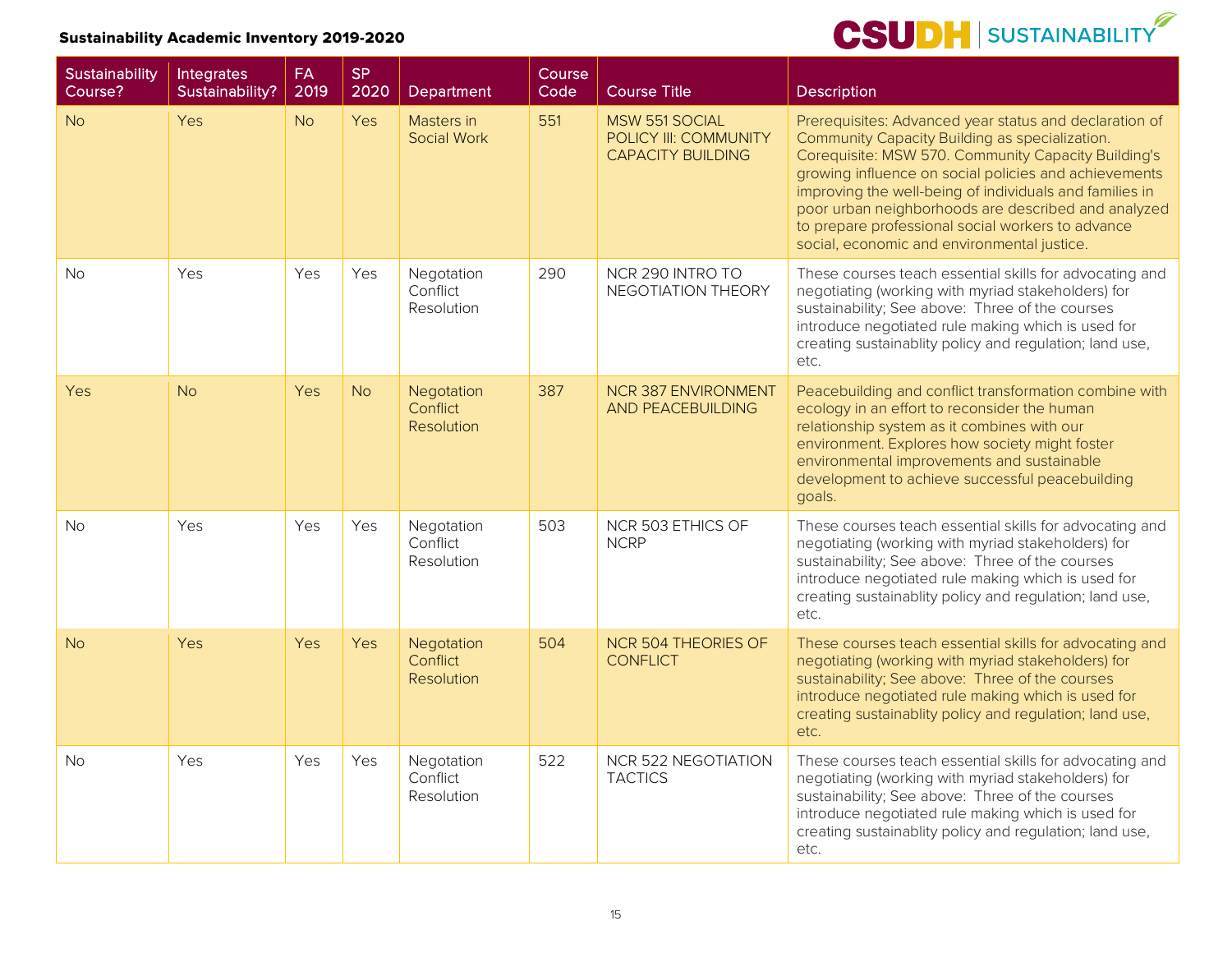| <b>Sustainability</b><br>Course? | Integrates<br>Sustainability? | <b>FA</b><br>2019 | <b>SP</b><br>2020 | Department                           | Course<br>Code | <b>Course Title</b>                                                                    | <b>Description</b>                                                                                                                                                                                                                                                                                                                    |
|----------------------------------|-------------------------------|-------------------|-------------------|--------------------------------------|----------------|----------------------------------------------------------------------------------------|---------------------------------------------------------------------------------------------------------------------------------------------------------------------------------------------------------------------------------------------------------------------------------------------------------------------------------------|
| <b>No</b>                        | Yes                           | Yes               | Yes               | Negotation<br>Conflict<br>Resolution | 535            | <b>NCR 535</b><br><b>ORGANIZATIONAL</b><br><b>CONFLICT</b>                             | These courses teach essential skills for advocating and<br>negotiating (working with myriad stakeholders) for<br>sustainability; See above: Three of the courses<br>introduce negotiated rule making which is used for<br>creating sustainablity policy and regulation; land use,<br>etc.                                             |
| <b>No</b>                        | Yes                           | Yes               | <b>No</b>         | Operations<br>Management             | 220            | <b>OMG 220</b><br><b>INTRODUCTION TO</b><br><b>TRANSPORTATION</b><br><b>MANAGEMENT</b> | Introduction to the alternative modes, systems, rates,<br>services, and regulations in global transport including<br>ocean, air, and surface carriers and systems.                                                                                                                                                                    |
| <b>No</b>                        | Yes                           | Yes               | Yes               | <b>Operations</b><br>Management      | 420            | OMG 420 GLOBAL<br><b>TRANSPORTATION</b><br><b>MANAGEMENT</b>                           | This course provides advanced study of alternative<br>modes, systems, rates, and regulations in global<br>transport including ocean, air, and surface carriers. It<br>also includes analysis of problems concerning the<br>distribution of consumer products, including<br>environmental, social, and political issues.               |
| <b>No</b>                        | Yes                           | Yes               | Yes               | Philosophy                           | 101            | PHI 101 MORAL<br><b>PROBLEMS</b>                                                       | Readings on the topic, lectures, class discussions,<br>philosophical reflection papers, and opinion editorials<br>arguing on environmental issues.                                                                                                                                                                                    |
| <b>No</b>                        | Yes                           | Yes               | Yes               | Philosophy                           | 102            | PHI 102 HUMANITY,<br><b>NATURE &amp; GOD</b>                                           | Readings on the topic, lectures, class discussions,<br>philosophical reflection papers, and opinion editorials<br>arguing on environmental issues.                                                                                                                                                                                    |
| <b>Yes</b>                       | <b>No</b>                     | <b>No</b>         | Yes               | Philosophy                           | 340            | <b>PHI 340</b><br>ENVIRONMENTAL<br><b>ETHICS</b>                                       | Inquiry into philosophical theories and methods that<br>assess how humanity should relate to Earth, how we<br>view ourselves ecologically, whether consumption<br>practices are logical and moral. Topics include deep<br>ecology, Eco-feminism, anthropocentric v. non-<br>anthropocentric Ethics, animal rights and sustainability. |
| <b>No</b>                        | Yes                           | <b>Yes</b>        | Yes               | <b>Political Science</b>             | 310            | POL 310 CURRENT<br><b>ISSUES IN AMERICAN</b><br><b>GOVERNMENT</b>                      | Analysis and critical evaluation of recent major issues,<br>conflicts and problems in American government and<br>institutions. Current issues might include social and<br>health services, energy, environment, multinational<br>corporations, military spending, taxation, political<br>economy, criminal justice, and civil rights  |
| <b>No</b>                        | Yes                           | <b>No</b>         | Yes               | <b>Political Science</b>             | 338            | POL 338 GLOBAL<br>PLANNING AND THE<br><b>FUTURE</b>                                    | Examination of assumptions, concepts, and models for<br>monitoring, forecasting, speculating, and predicting<br>events and conditions affecting public policy in the<br>international arena. Evaluation of the human and                                                                                                              |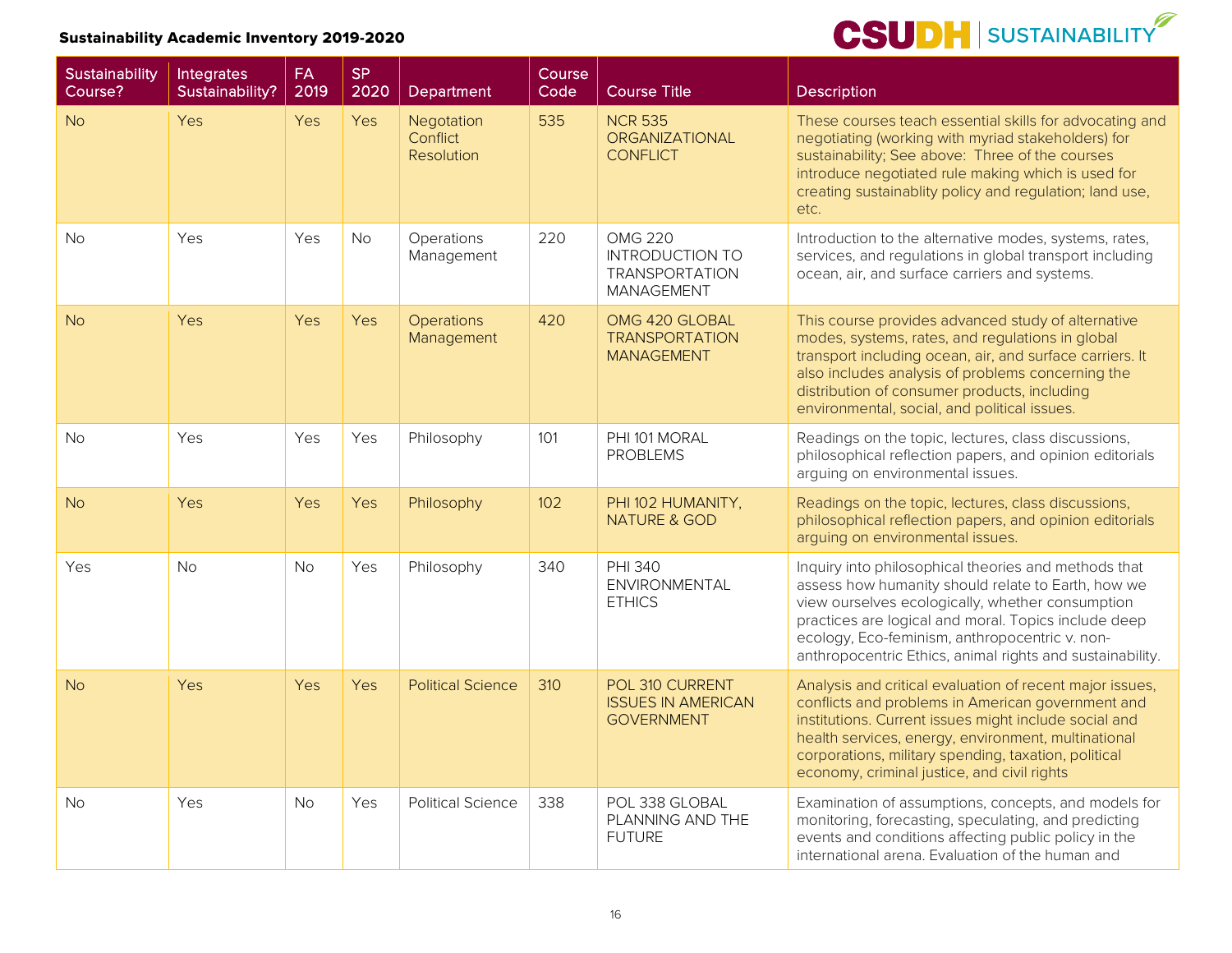| Sustainability<br>Course? | Integrates<br>Sustainability? | FA<br>2019 | <b>SP</b><br>2020 | Department                      | Course<br>Code | <b>Course Title</b>                                                                                                                             | <b>Description</b>                                                                                                                                                                                                                                                                                                                                                                                                                                                                                                        |
|---------------------------|-------------------------------|------------|-------------------|---------------------------------|----------------|-------------------------------------------------------------------------------------------------------------------------------------------------|---------------------------------------------------------------------------------------------------------------------------------------------------------------------------------------------------------------------------------------------------------------------------------------------------------------------------------------------------------------------------------------------------------------------------------------------------------------------------------------------------------------------------|
|                           |                               |            |                   |                                 |                |                                                                                                                                                 | nonhuman issues and interactions that will affect both<br>industrial and nonindustrial societies.                                                                                                                                                                                                                                                                                                                                                                                                                         |
| <b>No</b>                 | Yes                           | Yes        | Yes               | <b>Political Science</b>        | 375            | POL 375 TECHNICAL<br>POLICY & THE FUTURE                                                                                                        | Various humanistic, ethical, legal, and political-<br>economic policy issues surrounding the use and future<br>development of technology, in such areas as energy,<br>food production, transportation, computers,<br>communications, electronic surveillance, medicine,<br>weaponry, and space. The issue of high technology vs.<br>appropriate technology also global restructuring trends<br>from technological change. Course will focus on one or<br>more such technological topics depending upon the<br>instructor. |
| Yes                       | <b>No</b>                     | Yes        | No                | Psychology                      | 390            | PSY 390 Psychology of<br>Sustainability                                                                                                         | The psychology of sustainability fair trade agreements<br>in-class student groups exercise                                                                                                                                                                                                                                                                                                                                                                                                                                |
| <b>No</b>                 | Yes                           | Yes        | Yes               | Psychology                      | 411            | PSY 411 ADVANCED<br><b>RESEARCH METHODS IN</b><br>PERSONALITY AND<br>SOCIAL PSYCHOLOGY                                                          | I incorporate environmental psychology research into<br>the course and use sustainability concepts as examples<br>in other modules.                                                                                                                                                                                                                                                                                                                                                                                       |
| <b>No</b>                 | Yes                           | Yes        | Yes               | Psychology                      | 412            | PSY 412 RESEARCH<br><b>SEMINAR IN</b><br>PERSONALITY AND<br>SOCIAL PSYCHOLOGY                                                                   | I incorporate environmental psychology research into<br>the course and use sustainability concepts as examples<br>in other modules.                                                                                                                                                                                                                                                                                                                                                                                       |
| <b>No</b>                 | Yes                           | Yes        | Yes               | Psychology                      | 490            | PSY 490 SENIOR<br>SEMINAR PSYCHOLOGY                                                                                                            | Senior Seminar research on sustainability in positive<br>neuroscience; Psychology of sustainability research                                                                                                                                                                                                                                                                                                                                                                                                              |
| No                        | Yes                           | Yes        | Yes               | Public<br>Administration        | 490            | PUB 490 SENIOR<br>SEMINAR IN PUBLIC<br><b>ADMINISTRATION</b>                                                                                    | Prerequisite: Senior status. Integrative course<br>emphasizing application of administrative concepts and<br>principles through use of case study analyses and<br>simulation. Based upon student interest, course may be<br>structured to address specific concentration areas.<br>Three hours of seminar per week. Fall 2019 senior<br>project: comparison of the CSU campuses' gardens<br>and sustainability efforts.                                                                                                   |
| Yes                       | <b>No</b>                     | Yes        | <b>No</b>         | <b>Public</b><br>Administration | 595            | PUB 595 SPECIAL<br><b>TOPICS IN PUBLIC</b><br><b>ADMINISTRATION</b><br><b>(SUSTAINABILITY IN</b><br><b>HEALTHCARE</b><br><b>ADMINISTRATION)</b> | This course is designed to introduce students to the<br>current environmental impacts of medical facilities on<br>public health and the principles of sustainability in the<br>healthcare industry and the necessity of using this<br>methodology in medical management in the United<br>States.; Inefficiency in the workplace with a focus on<br>the Healthcare Industry - Green Healthcare, an                                                                                                                         |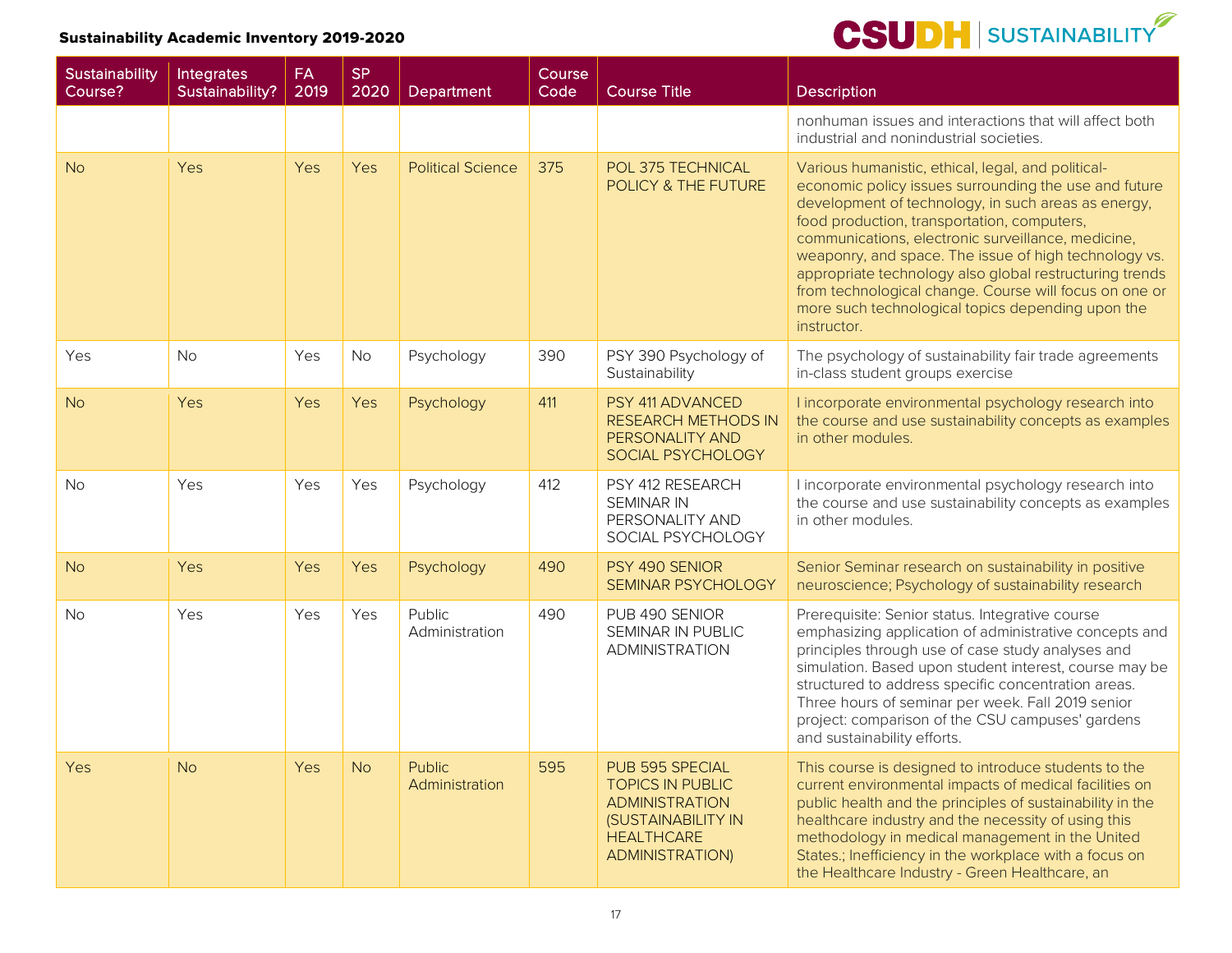| Sustainability<br>Course? | Integrates<br>Sustainability? | <b>FA</b><br>2019 | <b>SP</b><br>2020 | Department                      | Course<br>Code | <b>Course Title</b>                                                                                                               | <b>Description</b>                                                                                                                                                                                                                                                                                                                        |
|---------------------------|-------------------------------|-------------------|-------------------|---------------------------------|----------------|-----------------------------------------------------------------------------------------------------------------------------------|-------------------------------------------------------------------------------------------------------------------------------------------------------------------------------------------------------------------------------------------------------------------------------------------------------------------------------------------|
|                           |                               |                   |                   |                                 |                |                                                                                                                                   | Environmentally Sustainable Methodology -<br>Incorporating Sustainability Research into your<br>Classroom                                                                                                                                                                                                                                 |
| <b>No</b>                 | Yes                           | Yes               | Yes               | Recreation<br>Leisure Studies   | 260            | REC 260 OUTDOOR<br><b>EDUCATION</b>                                                                                               | Introduction to outdoor education activities including<br>camping, hiking, backpacking, environmental discovery<br>and selected outdoor survival skills. Emphasis on<br>leadership techniques, group dynamics, team building<br>activities, program planning and evaluation. Field trips<br>required. Two hours of activity per week.     |
| <b>No</b>                 | Yes                           | Yes               | Yes               | <b>Science Math</b><br>and Tech | 416            | SMT 416 EARTH<br><b>SCIENCES FOR</b><br><b>TEACHERS</b>                                                                           | Prerequisite: Completion of lower division General<br>Education. Study of planet Earth including such topics<br>as geology, volcanoes, earthquakes, fossils,<br>oceanography, weather, and astronomy as appropriate<br>for elementary and junior high school teachers. Two<br>hours of lecture and three hours of laboratory per<br>week. |
| <b>No</b>                 | Yes                           | Yes               | <b>No</b>         | Sociology                       | 384            | SOC 384 COMMUNITY<br><b>ORGANIZING</b>                                                                                            | Study and project of community change. Analysis of the<br>global context of local community organizing, including<br>economic restructuring, environmental justice,<br>immigration and the role of the state. Theories of<br>community engagement and multi-cultural alliances,<br>with an emphasis on women's roles.                     |
| <b>No</b>                 | Yes                           | Yes               | Yes               | Teacher<br>Education            | 403            | <b>TED 403 ELEMENTARY</b><br><b>READING/LANGUAGE</b><br><b>ARTS I: K-3</b>                                                        | Students do a lot online, buying books online and<br>submitting assignments - less paper based. A couple<br>of meetings are online so students don't have to travel<br>to the university.                                                                                                                                                 |
| <b>No</b>                 | Yes                           | Yes               | Yes               | Teacher<br>Education            | 412            | TED 412 TEACHING<br><b>HISTORY-SOCIAL</b><br>STUDIES AND CONTENT<br>AREA LITERACY IN THE<br><b>ELEMENTARY</b><br><b>CLASSROOM</b> | Students do a lot online, buying books online and<br>submitting assignments - less paper based. A couple<br>of meetings are online so students don't have to travel<br>to the university.                                                                                                                                                 |
| N <sub>o</sub>            | Yes                           | Yes               | Yes               | Teacher<br>Education            | 448            | <b>TED 448 TEACHING</b><br><b>EVENT: MULTIPLE</b><br><b>SUBJECT</b>                                                               | Students do a lot online, buying books online and<br>submitting assignments - less paper based. A couple<br>of meetings are online so students don't have to travel<br>to the university.                                                                                                                                                 |
| No                        | Yes                           | Yes               | Yes               | University<br>Courses           | 101            | UNV 101 PERSONAL,<br>SOCIAL AND                                                                                                   | A consideration of individual development with the goal<br>of increasing knowledge of self and others within the<br>University. Topics include self-knowledge and                                                                                                                                                                         |